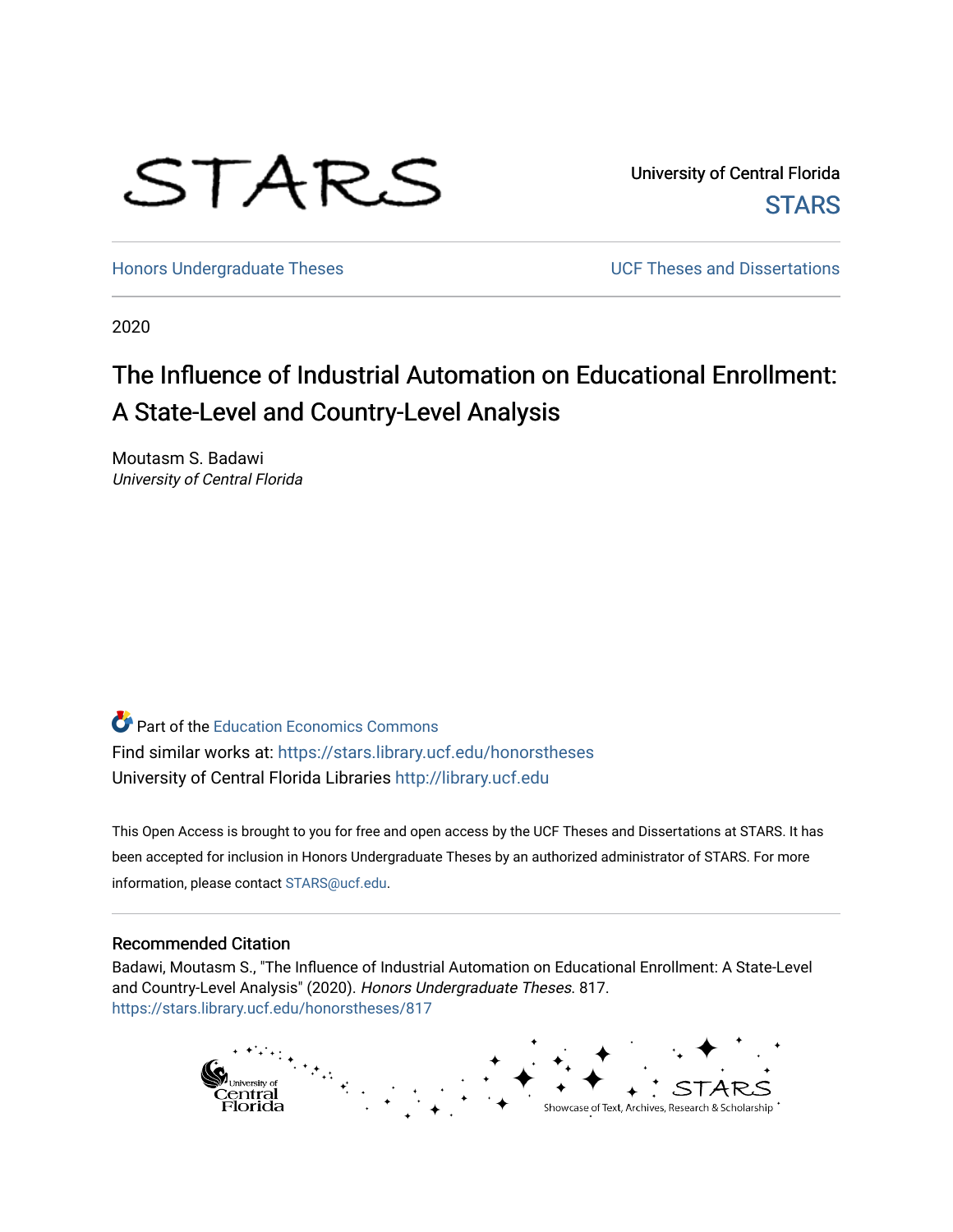## THE INFLUENCE OF INDUSTRIAL AUTOMATION ON EDUCATIONAL ENROLLMENT: A STATE-LEVEL AND COUNTRY-LEVEL ANALYSIS

by

# MOUTASM SAYED BADAWI A.A. Valencia College, 2018

A thesis submitted in partial fulfillment of the requirements for the degree of Bachelor of Science in the Department of Economics in the College of Business Administration at the University of Central Florida Orlando, Florida

> Fall Term 2020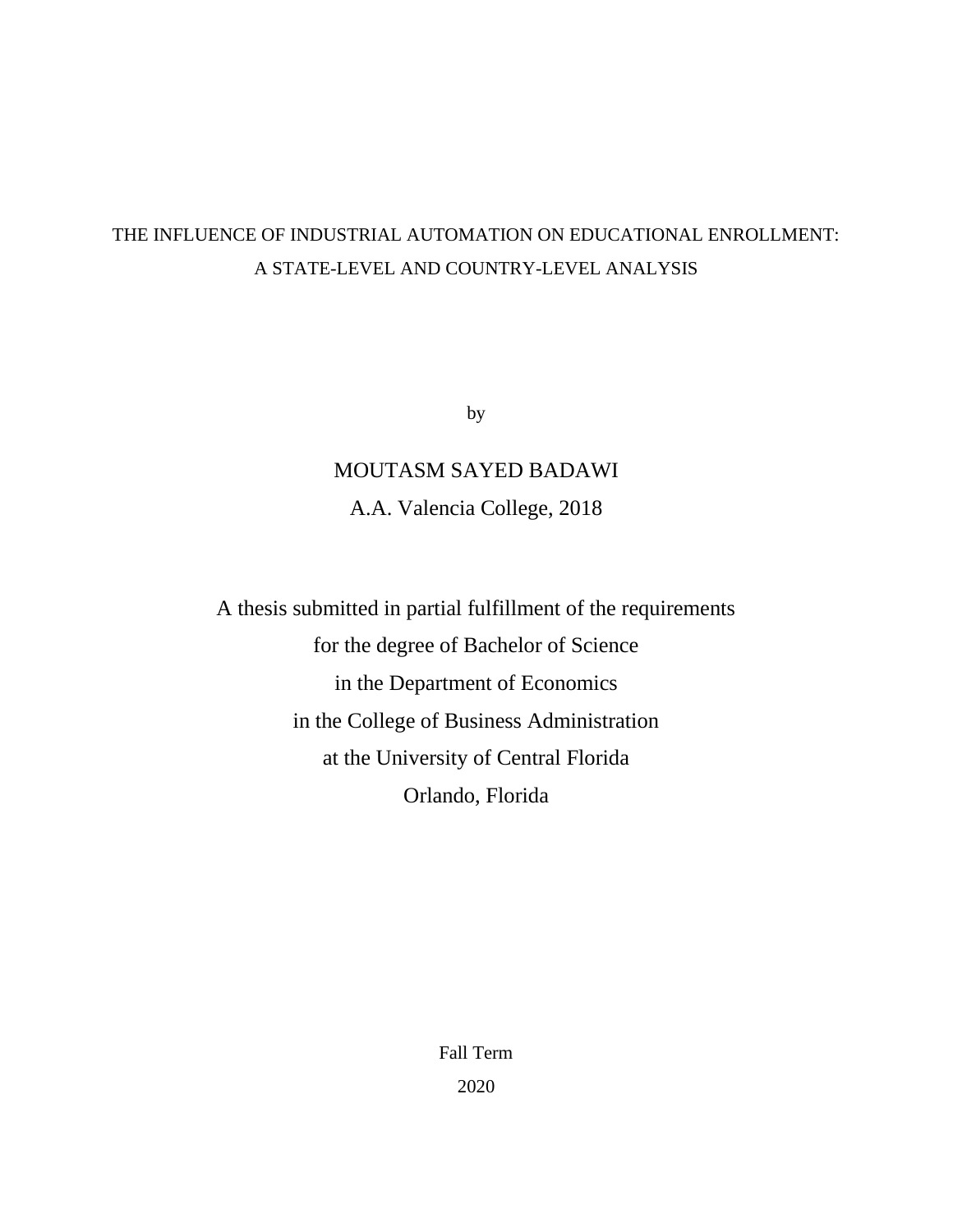## **ABSTRACT**

The thesis investigates the effects of industrial automation on post-secondary education enrollment. To assess the effects, we build linear regression models to estimate the impact of the surge in the stock of industrial robots on post-secondary enrollment across 50 U.S. states and 41 countries. Drawing upon these estimates and the literature documenting the structural shift in the labor market, we find that recent developments in the fields of automation and robotics have contributed to a shift in demand for post-secondary education, with panel data models that control for both country and time fixed unobservables indicating a significant decline in enrollment for 4 year degree programs internationally.

**Keywords:** Automation, Technological Unemployment, Human Capital, Job Polarization, Educational Attainment, Enrollment Rate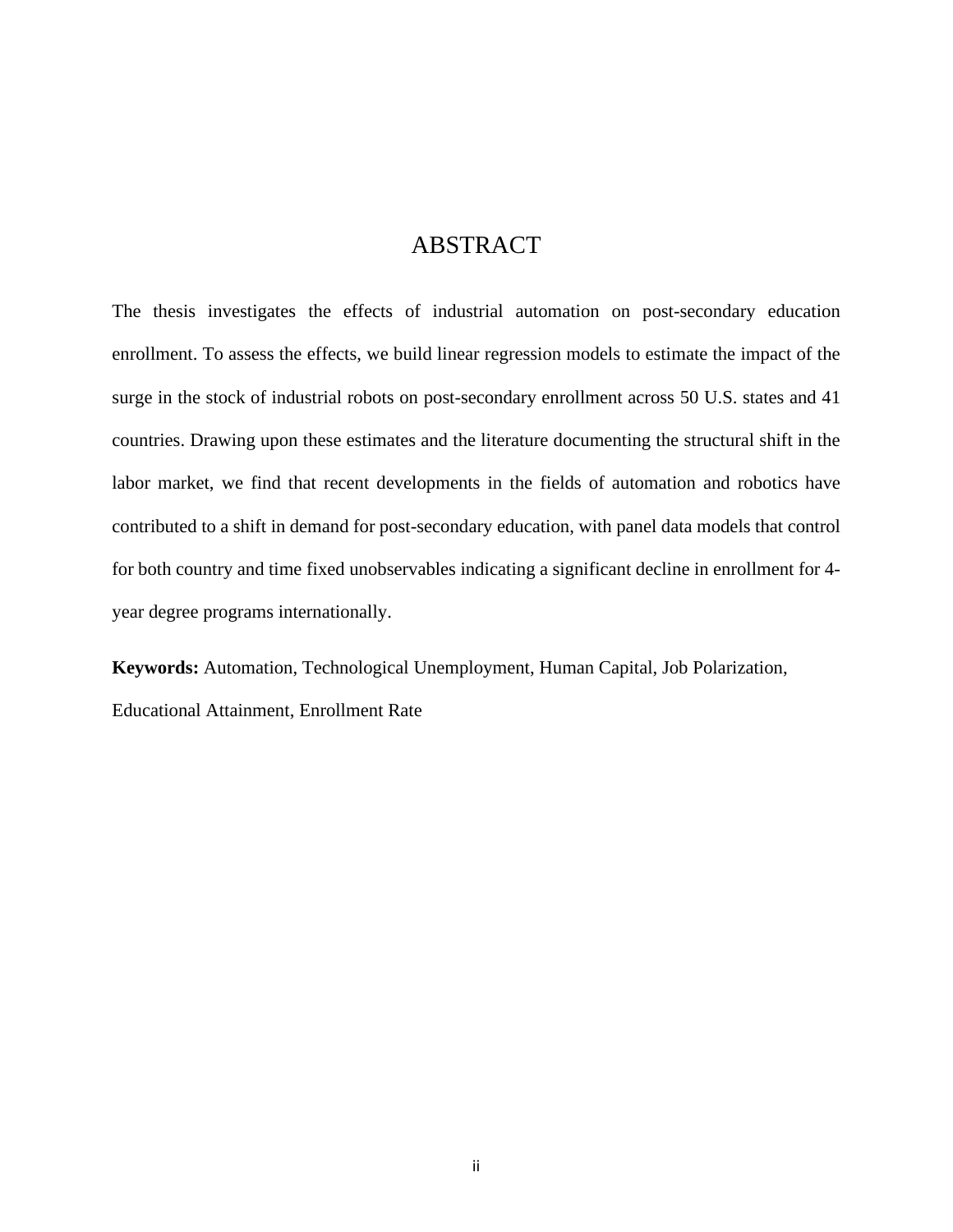I dedicate this thesis to my mother and father for supporting me with love and affections and their dedicated role for success in my life.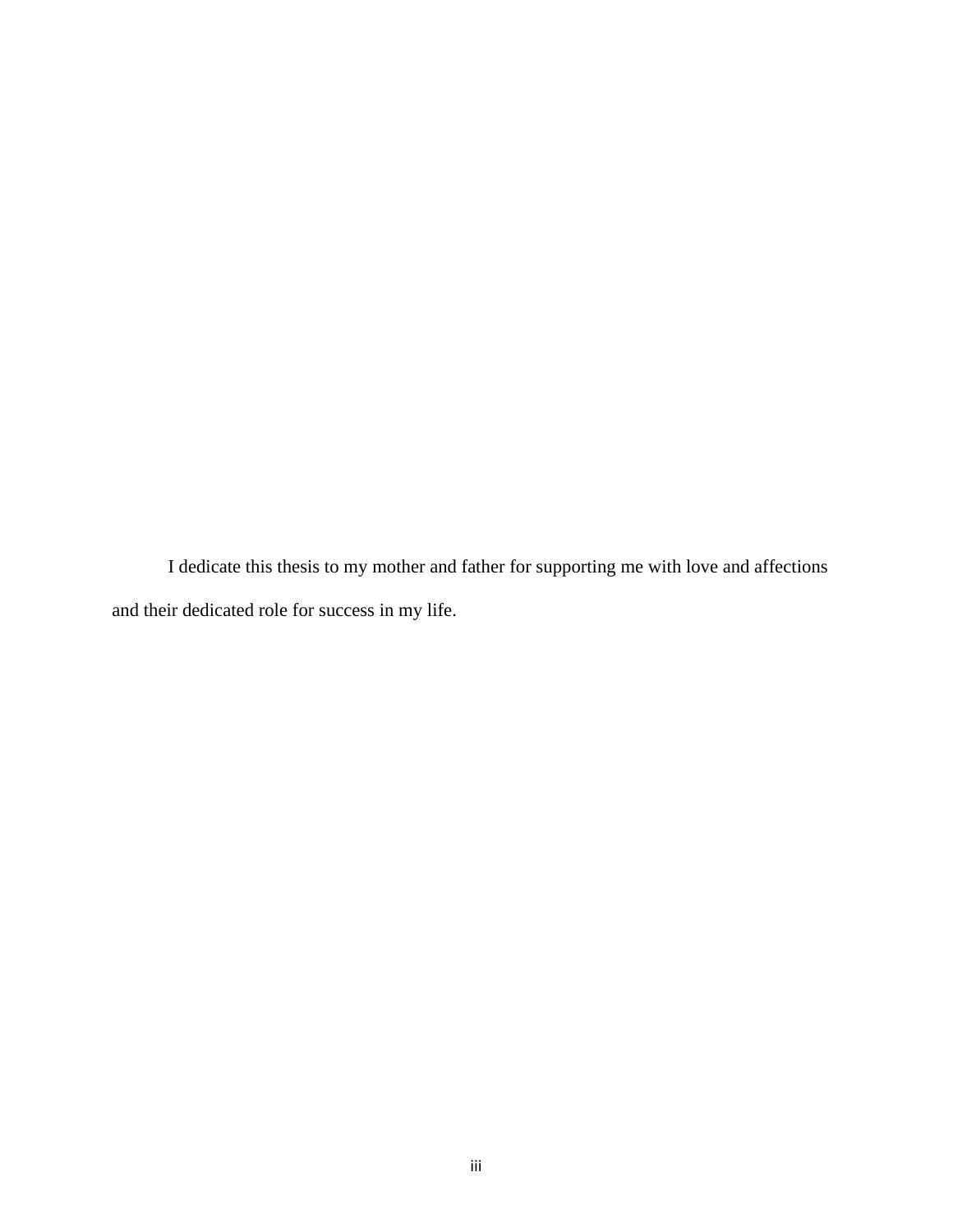## ACKNOWLEDGEMENTS

I would like to acknowledge everyone who played a role in my academic and professional accomplishments. First of all, my mother and father, who supported me through every step in the way. Without your unwavering support, I would have not reached this milestone.

Secondly, Dr. Scrogin and Dr. Guldi, each of whom has provided immense encouragement and advice throughout my research process. Thank you all for your support and backing.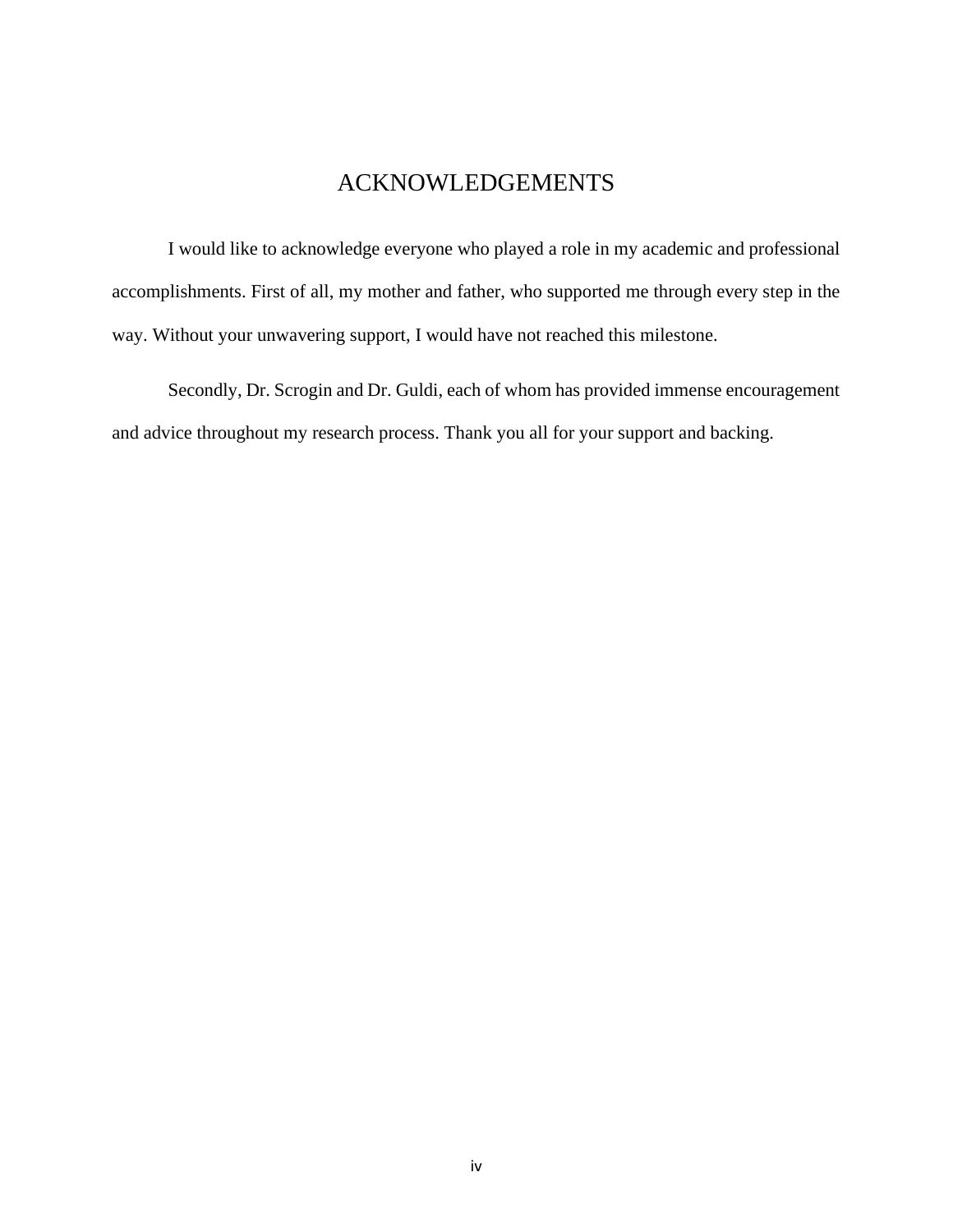# TABLE OF CONTENTS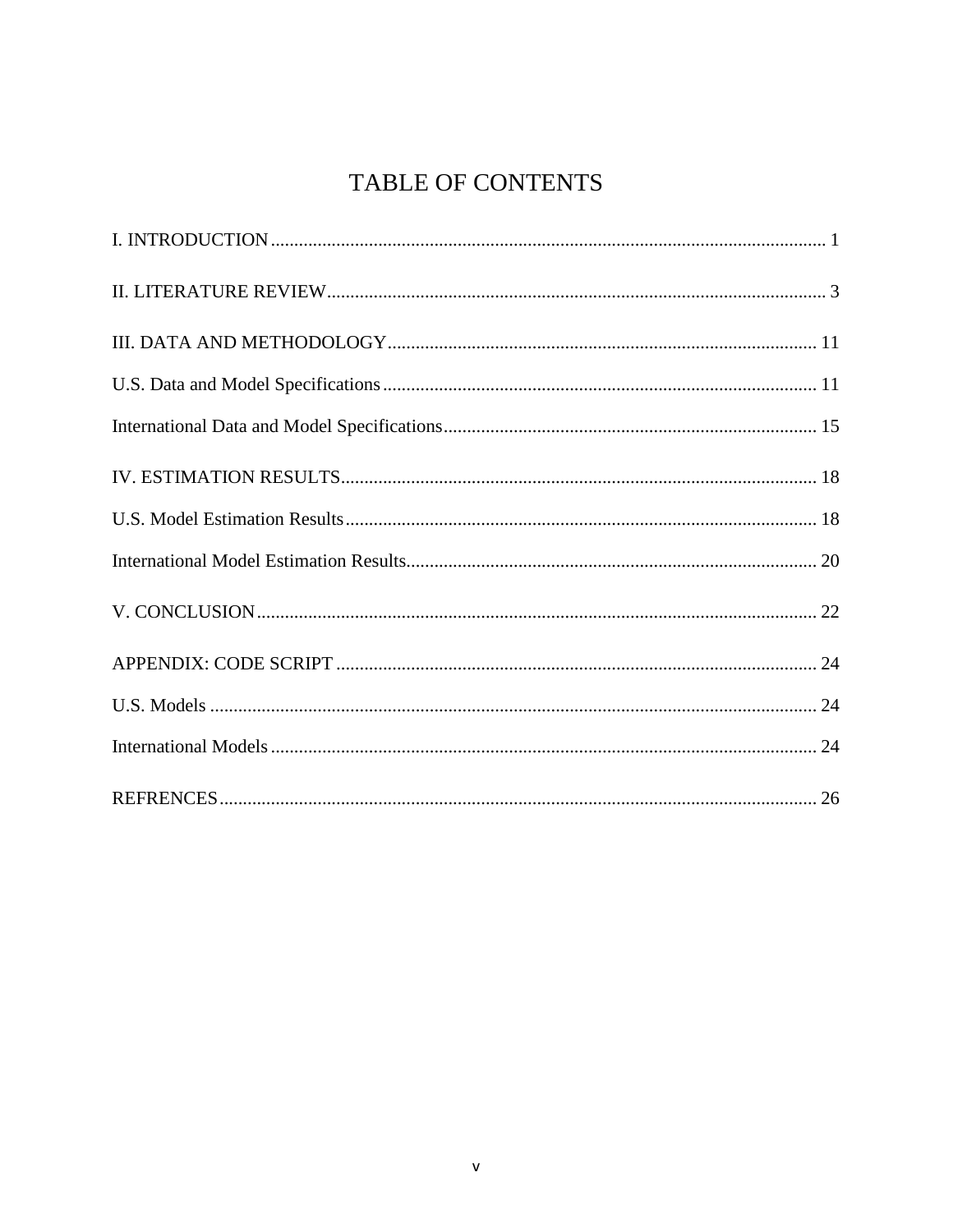## LIST OF TABLES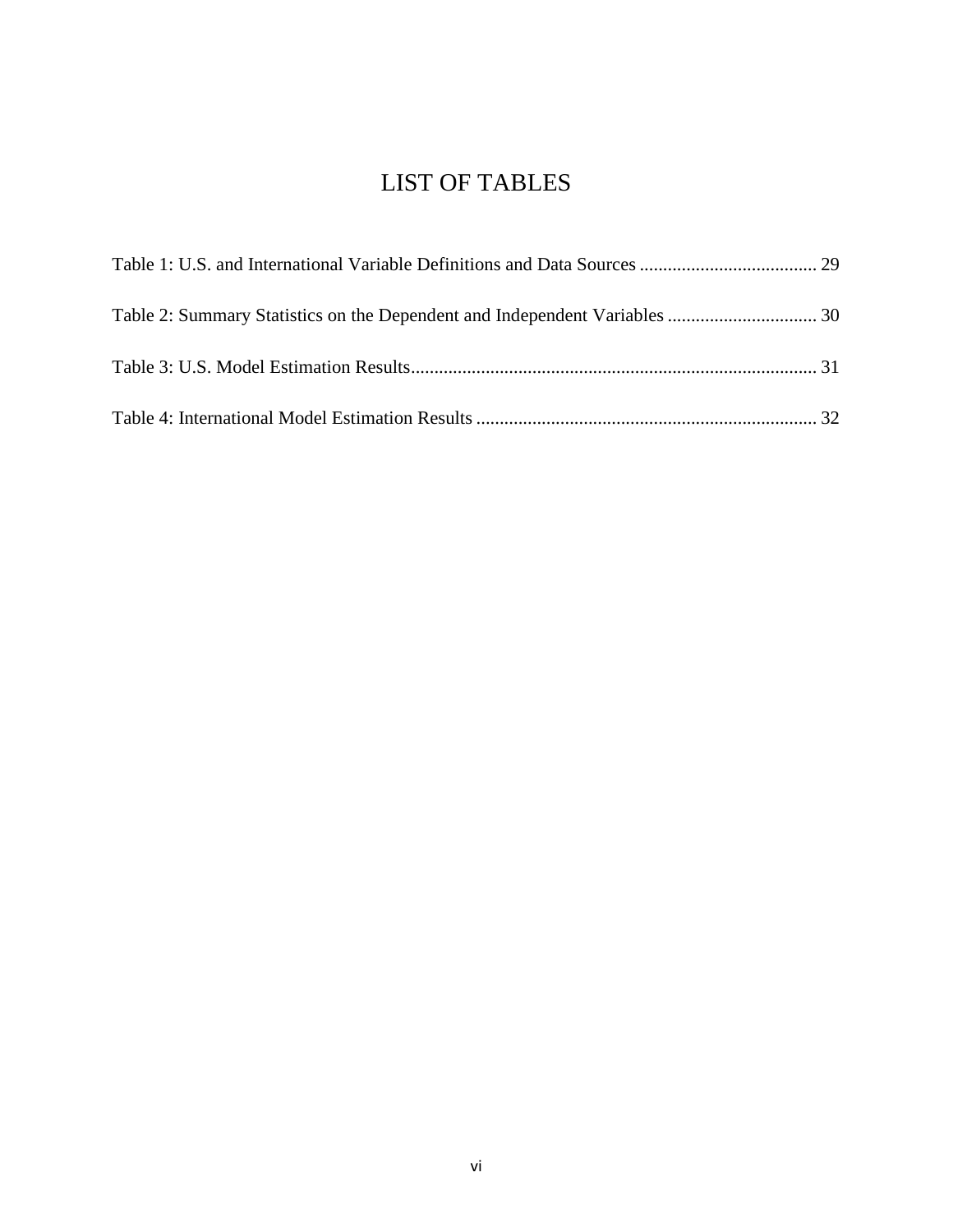## LIST OF FIGURES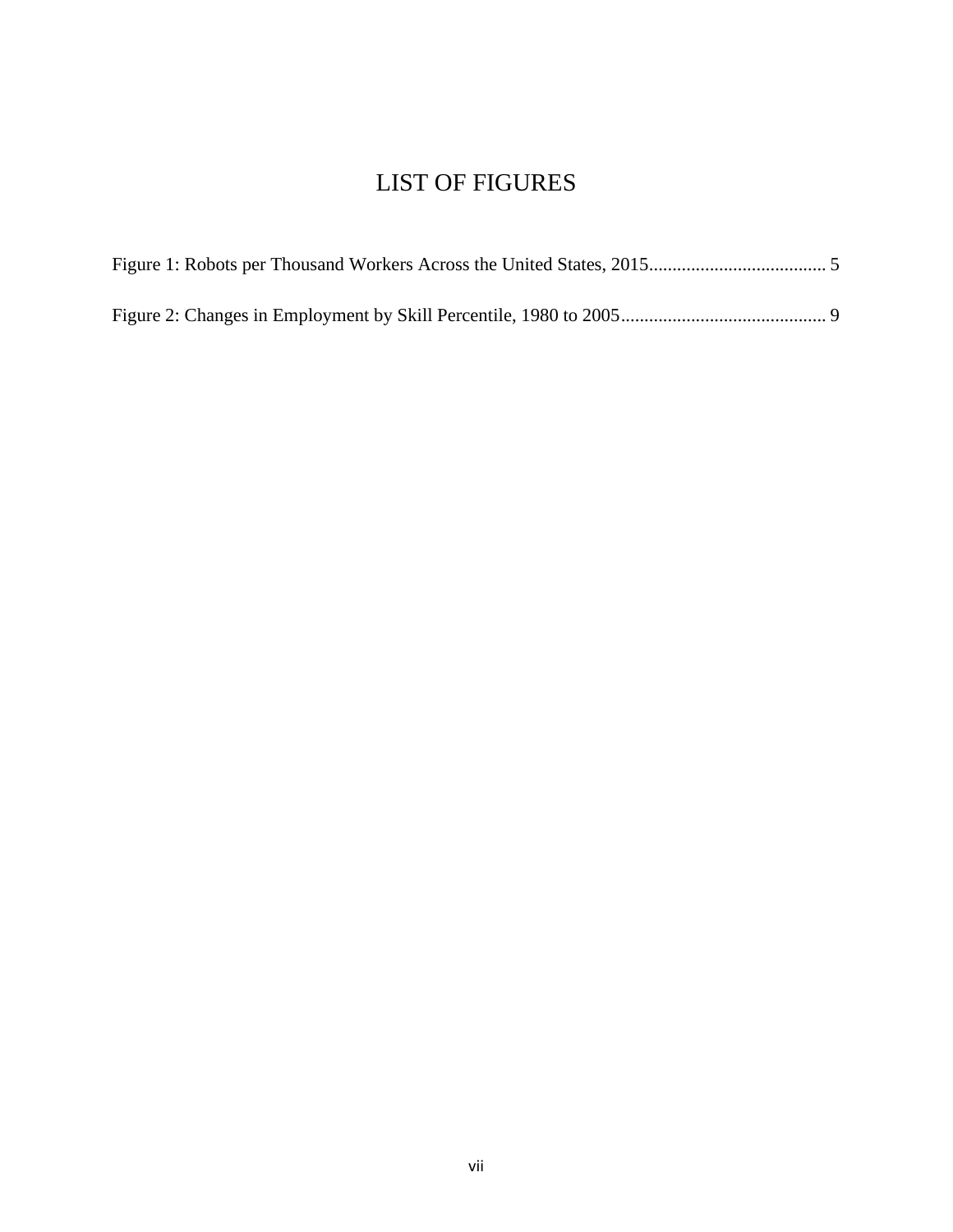## I. INTRODUCTION

<span id="page-8-0"></span>The rapid development and innovation of automation in the last century have taken labor markets by surprise. These developments have raised concerns that automation will lead to mass technological unemployment. McKinsey and Company (2019) confirms that nearly 40 percent of current U.S. jobs are in occupational categories that could shrink through 2030. Furthermore, the OECD reports that 14 percent of jobs are automatable and another 32 percent will experience a shift in the way they are performed (OECD, 2018). Occupations that commonly require routine and some physical tasks will shrink as demand grows for work involving socio-emotional, creative, technological, and higher cognitive skills.

An important long-run figure in U.S. labor markets indicates a decline in middle-skill occupations, and growth in both high- and low-skill occupations, fueling "job polarization" (Goos et al., 1993; Autor and Dorn, 2013). A number of studies associate this polarization with what is known as the skill-biased technological change—the shift in production technology that favors skilled over unskilled labor. For example, researchers have found that the share of jobs in the U.S. economy using higher-level digital skills rose from 4.8 percent in 2002 to 23 percent in 2016 (McKinsey and Company, 2019).

The objective of this thesis is to empirically investigate whether job polarization from industrial automation will increase the demand for post-secondary education. One particular flashpoint of industrial automation is the use of industrial robots—machines designed to be automatically controlled and reprogrammable machines designed to replace labor in routine tasks. The main contribution of this study is to show that integrating robots across industries is associated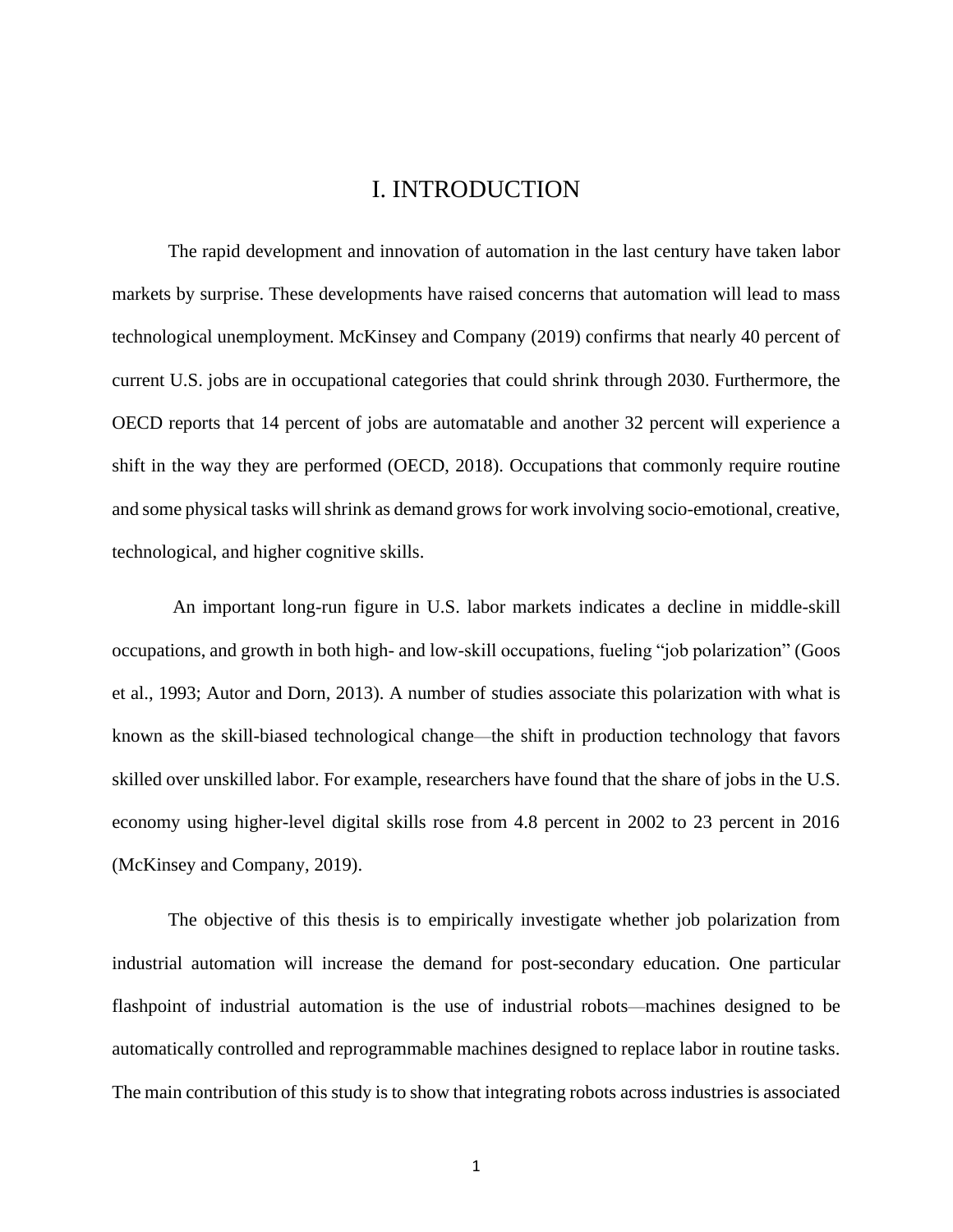with a rise in demand for new skills attainable by post-secondary education. Various studies report that education does not automatically confer job skills but can be relied on as a proxy for skills, and it stands out as a key indicator of displacement risk from automation.

The study extends from two earlier studies. First, it builds on the findings of Autor and Dorn (2013) concerning the skill-biased technological change in labor markets and how it induces employment polarization. We expand upon their findings that local labor markets that are intensive in routine employment also experience greater polarization of educational attainment. Second, we explain the connection between employment and human capital, as emphasized in Peters et al. (2019). We expand on their study by estimating the effects of the adoption of robots on educational attainment by following their perspective that education and human capital can offset the disruptive negative consequences of automation in labor markets.

In building the empirical models for this study, we use two different methodologies to address two related questions. First, what is the impact of the adoption of robots on post-secondary education enrollment across the U.S.? To address this question, we estimate linear regression models with a cross section of data from 2015 spanning all 50 states. Second, what is the impact of the adoption of robots on post-secondary education enrollment across countries? To address this question, we estimate linear regression models with panel data from 41 countries between 2010 and 2017. The remainder of the study will proceed as follows. The next section discusses the literature and history of the topic being investigated. The third section discusses the data used in the analysis and the U.S. and international model specifications. The fourth section discusses the estimation results. The final section concludes the study by discussing its limitations and provides directions for future research.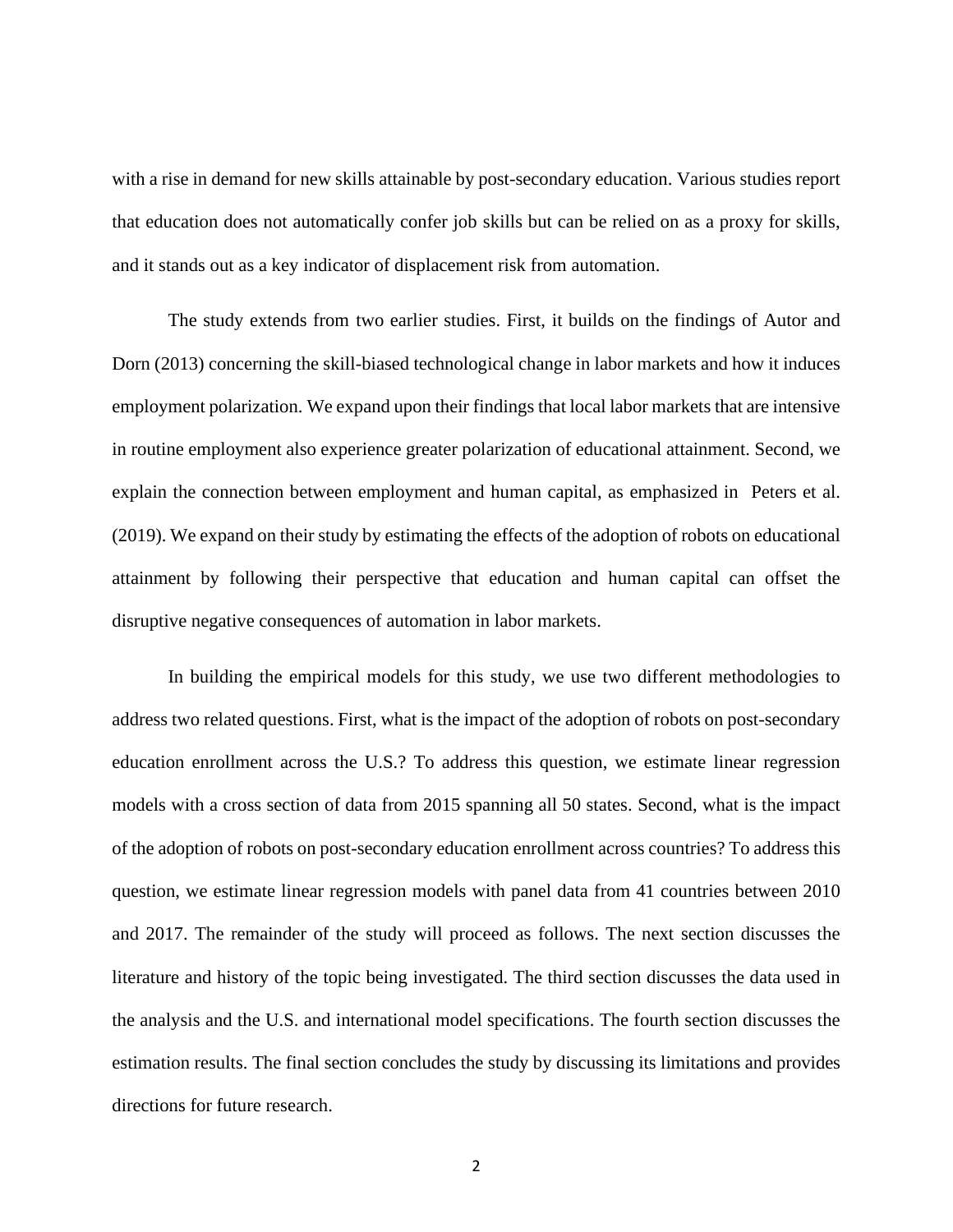### II. LITERATURE REVIEW

<span id="page-10-0"></span>Since the Industrial Revolution, a series of technological advancements have offered tools and innovations that transformed economies. While technology has been a primary catalyst of economic progress, it has left a wake of socio-economic anxiety (Mokyr et al., 2015). The race between technology and employment has been of interest to economists for centuries. Offering warning signs throughout history, technological unemployment has been an on-going concern for many societies. This concern has firmly stood with perceptions that the development of machines is against the interests of the working class. A notable example of this is the story of a clergyman and inventor from England. In 1589, the inventor of the stocking knitting machine, William Lee, traveled to London to seek patent protection for his invention. Concerned about depriving her subjects of employment, Queen Elizabeth I refused to grant him the patent (World Bank, 2019). Five centuries later, the socioeconomic ramifications of technological progress remain unsettled.

Since the early 1900s, concerns of technological progress intensified due to the poor performance of the labor markets across advanced economies. With increasing concerns of rapid unemployment growth between the 1950s and 1960s, U.S. President Lyndon B. Johnson commissioned a panel of experts labeled the Blue-Ribbon National Commission on Technology, Automation, and Economic Progress. The Commission's primary mission was to study the impact of technological progress on productivity and employment. The conclusion of the Commission was the following:

"Technological change…has been a major factor in the displacement and temporary unemployment of particular workers. Thus, technological change (along with other forms of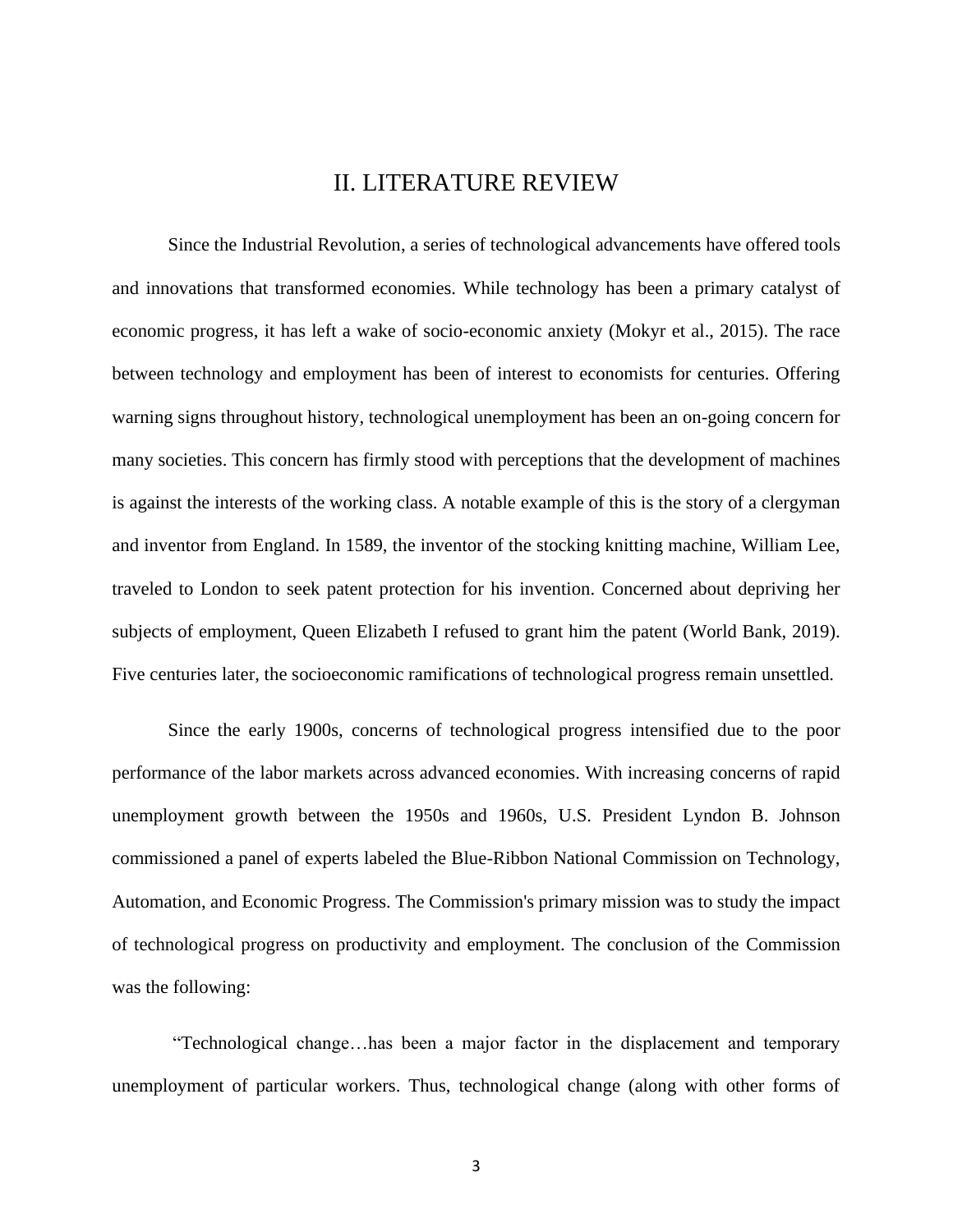economic change) is an important determinant of the precise places, industries, and people affected by unemployment. But the general level of demand for goods and services is by far the most crucial factor determining how many are affected, how long they stay unemployed, and how hard it is for new entrants to the labor market to find a job. The basic fact is that technology eliminates jobs, not work." (Bowen, 1966, p. 9).

Analogously, robots are a technology that has left people anxious. Studies have shown that robots improve productivity by improving efficiency and consistency in product quality. An International Federation of Robotics (IFR) study concluded that robot adoption increased annual GDP growth by about 0.37 percentage points and labor productivity by about 0.36 percentage points between 1993 and 2007 across 17 countries studied (IFR, 2017). These increases represent about 10 percent of total GDP growth in the countries studied compared to the 0.35 percentage point estimated total contribution of steam technology to British annual labor productivity growth between 1850 and 1910 (Graetz and Michaels, 2018). However, a Pew Research Center survey conducted in 2017 concluded that 85 percent of Americans are in favor of policies that restrict the adoption of robots. According to IFR, the average number of robots per 10,000 manufacturing workers around the globe rose from 66 in 2015 to 85 in 2017 (Atkinson, 2019). Figure 1 illustrates where robot adoption has increased with respect to the regional labor force. As shown on the map, the greatest concentration lies in the East North-Central and the East South-Central regions of the U.S., which have historically been highly industrialized regions. These industries include automakers and product manufacturers.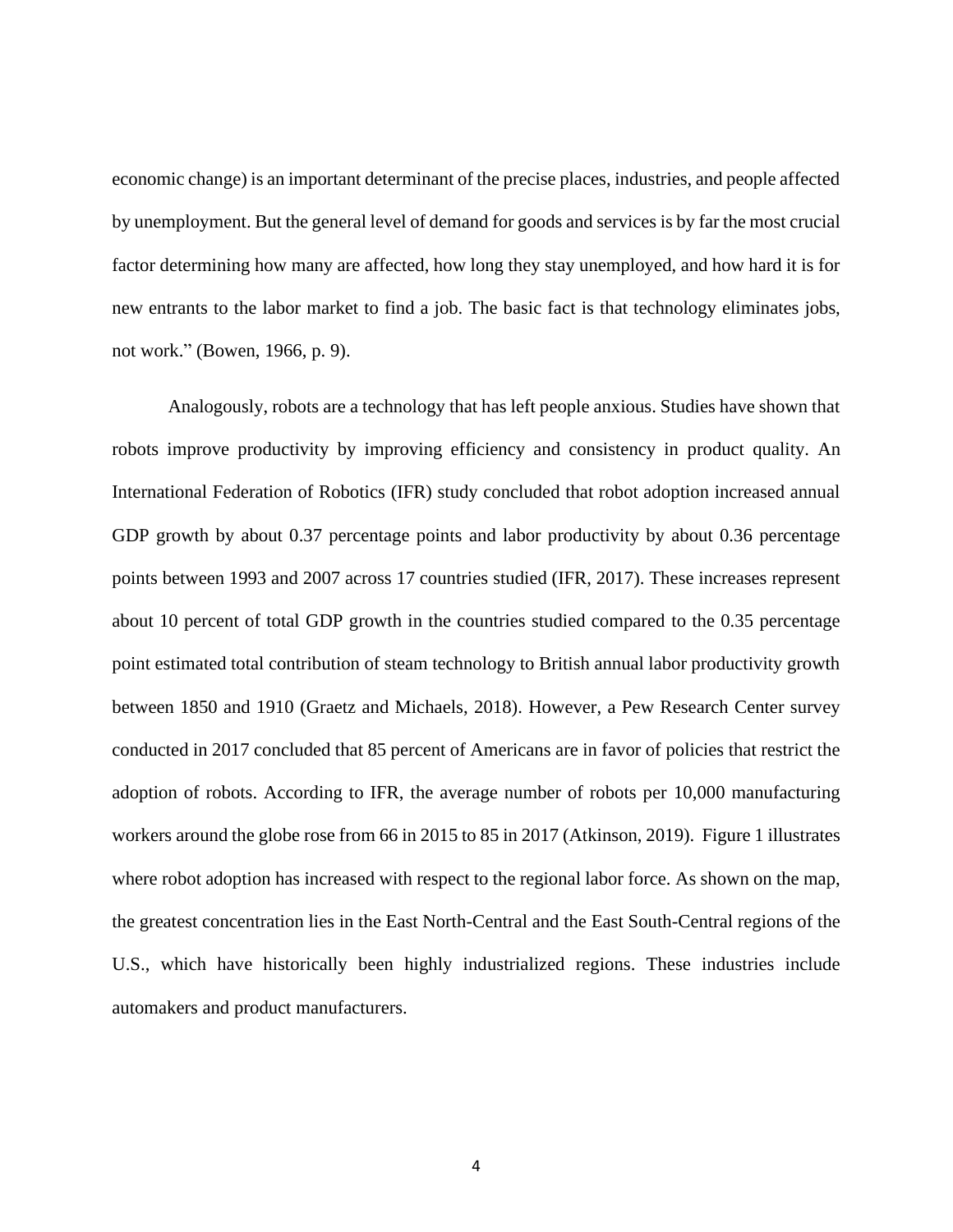Figure 1: Robots per Thousand Workers Across the United States, 2015 *Figure 1: Robots per Thousand Workers Across the United States, 2015*



Source: Brookings analysis of Moody's Analytics data. *Where the Robots Are. 2017*

The hypothesis of this study develops from the theory of human capital concisely summarized in the quote below by Adam Smith.

"The acquisition of such talents, by the maintenance of the acquirer during his education, study, or apprenticeship, always costs a real expense, which is a capital fixed and realized, as it were, in his person." (Smith and Stewart, 1963, p.122)

Human capital refers to the stock of knowledge and skills a worker possesses to stimulate productivity. Since its establishment by Smith, human capital theory was a vague concept underlining the value of skills and knowledge to the *acquirer*. Not until after WWII were there signs of increasing interest in the idea. This partly explained theory was formalized by Knight (1941), Friedman (1943), and Fisher (1971). But, "It was not until the work of Becker, Schultz and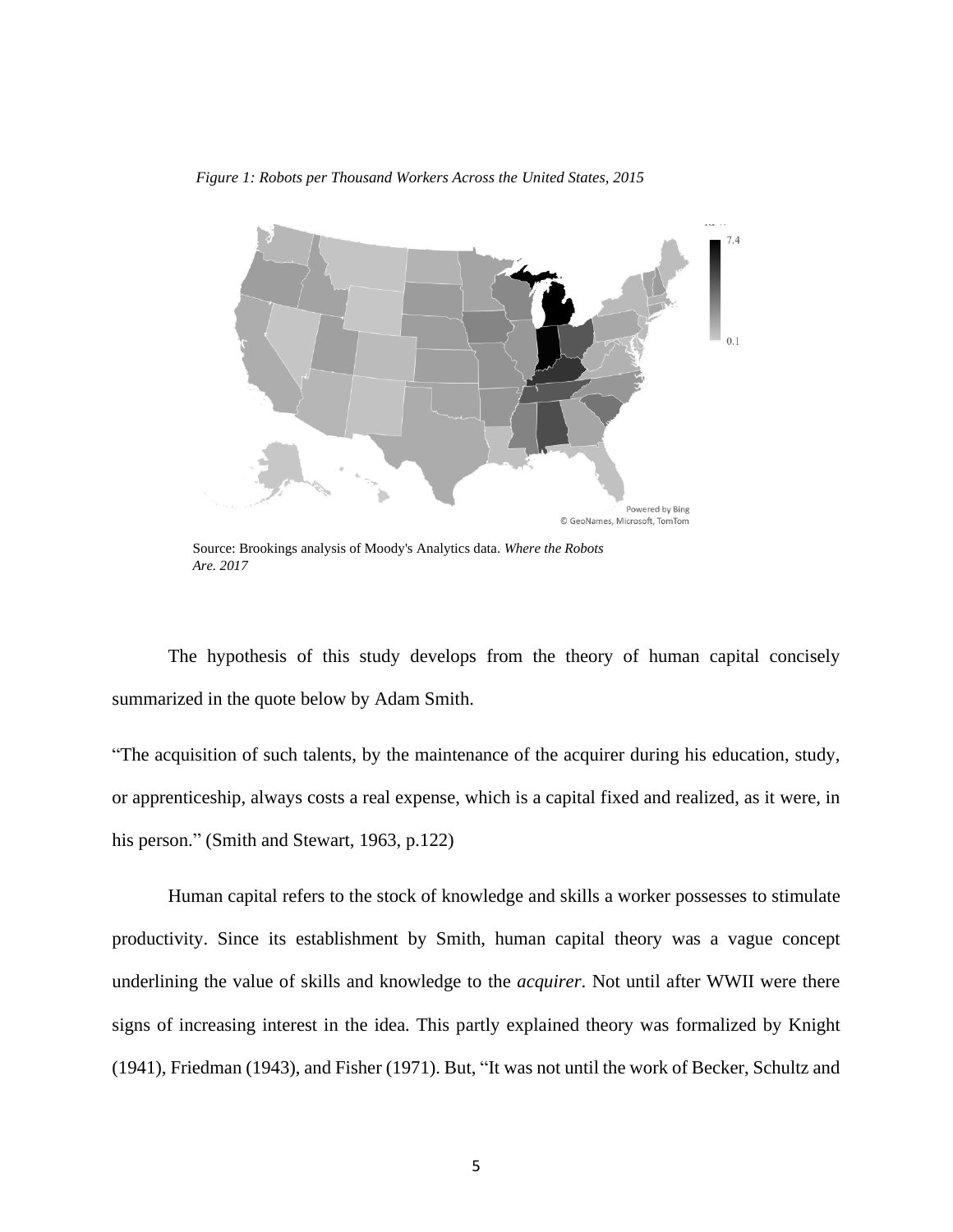their colleagues that the analytical possibilities of [Human Capital] began to be realized" (Ferber, 1973, p.1322).

Throughout history, there have been debates on whether human capital theory is vital for insights on further economic advancements. The theory is that "The acquisition of knowledge and intellectual stock through the means of education…" provides room for expansion of productivity and output (Akinyemi and Zainal Abiddin, 2013, p.150). Established by Adam Smith in 1776 (Smith and Stewart, 1963), human capital theory cemented the role of educational attainment and skill demand for the promotion of economic goals. Centuries after the work of Smith, Becker (1962) developed a theoretical model that offered a new approach to human capital theory. Becker asserted that education could play a significant role in narrowing the gap in income, adopting an investment rational towards education and training.

Becker's theory was set to rival the neoclassical and Malthusian approaches to economic growth and capital investment. Becker argued that neither Malthus' nor the neoclassicists' approaches paid much attention to the role of human capital in stimulating economic growth, whereas human capital theory suggested that societies can acquire economic benefits by investing in humans. Becker's model offered compelling evidence of the role of education and training in advancing worker welfare. His model established that education can be used as a tool for workers to access higher-paying occupations. Assessing wage differentials, Becker's approach toward human capital concludes that rising demand for skilled labor, induced by technological progress, has widened wage inequality between groups with different levels of educational attainment. This pattern reinforced Keynes technological progress hypothesis.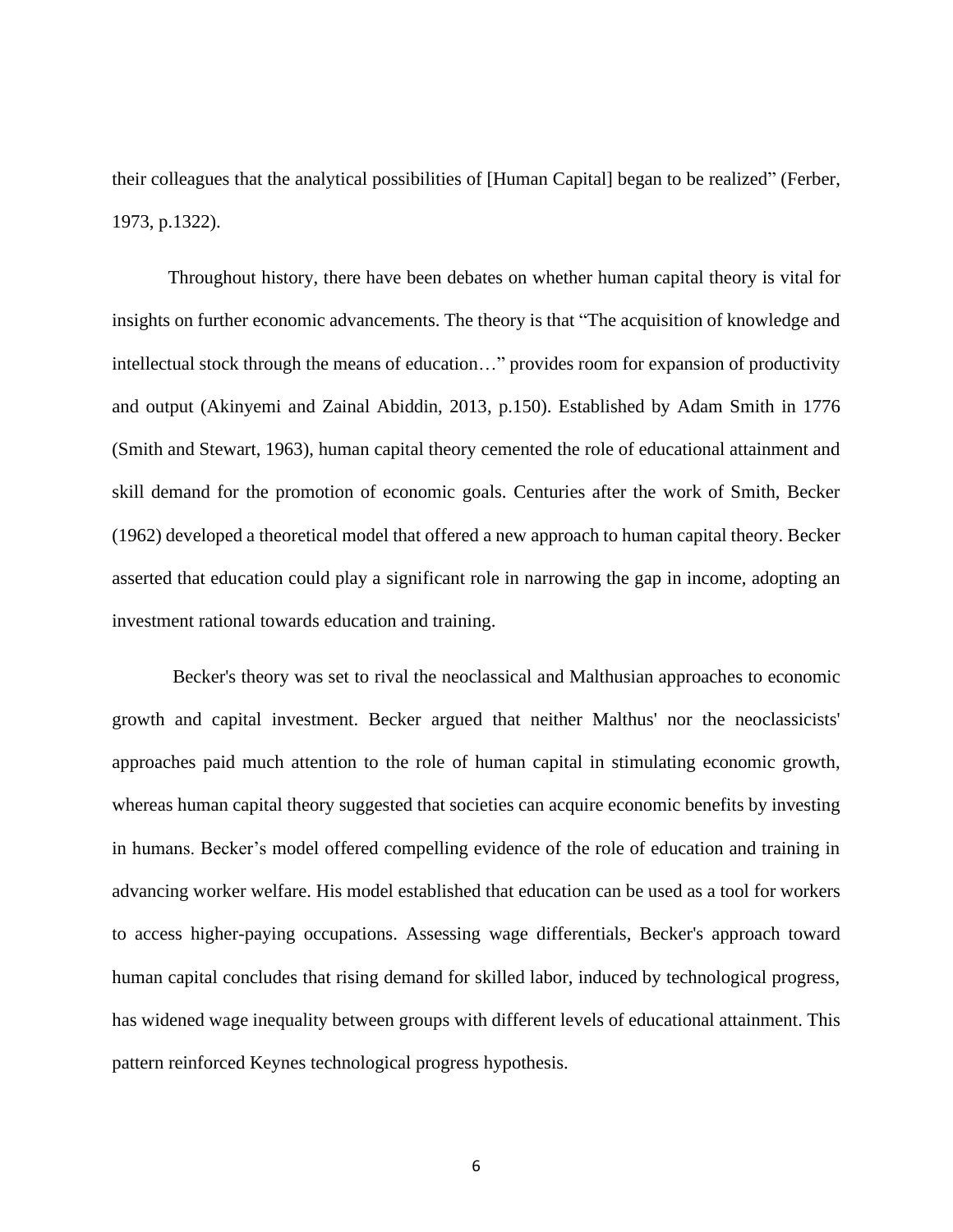In 1930, Keynes famously coined the term technological unemployment. The economy Keynes envisioned may complement the current status of the labor markets. Keynes predicted widespread technological unemployment "…due to our discovery of means of economizing the use of labor outrunning the pace at which we can find new uses for labor…" (Keynes, 1930, p.3). Currently, technological unemployment is estimated to be as high as 47 percent of the occupational categories defined in Frey and Osborne (2013).

A study by Peters et al. (2019) aimed to merge the theory of human capital and technological unemployment. Their work identifies a trend of employers steadily replacing workers with machines and information software, leading to technological unemployment. Despite this, state and federal government can increase worker's skill-sets through investments in education. Thus, by growing the skill level of the labor force, policymakers can help make workers become complements with automation rather than getting substituted by automation. The study argues that by enhancing the skillsets of workers, they become more valuable in the labor markets.

Recently, there has been growing debate between economists about effects of technological development on the economy. Recent U.S. occupational employment data indicate a decline in employment in routine occupations. In contrast, occupations requiring higher cognitive skill have experienced growth in employment (Autor and Dorn, 2013; McKinsey and Company, 2019). It is fair to say that automation has substituted routine tasks performed by low-skilled workers while complementing the abstract and creative tasks performed by highly educated workers.

Goldin and Katz (2008) provide further insights into the impact of technological development on the labor markets. Using econometric methods, they identify the relative shifts in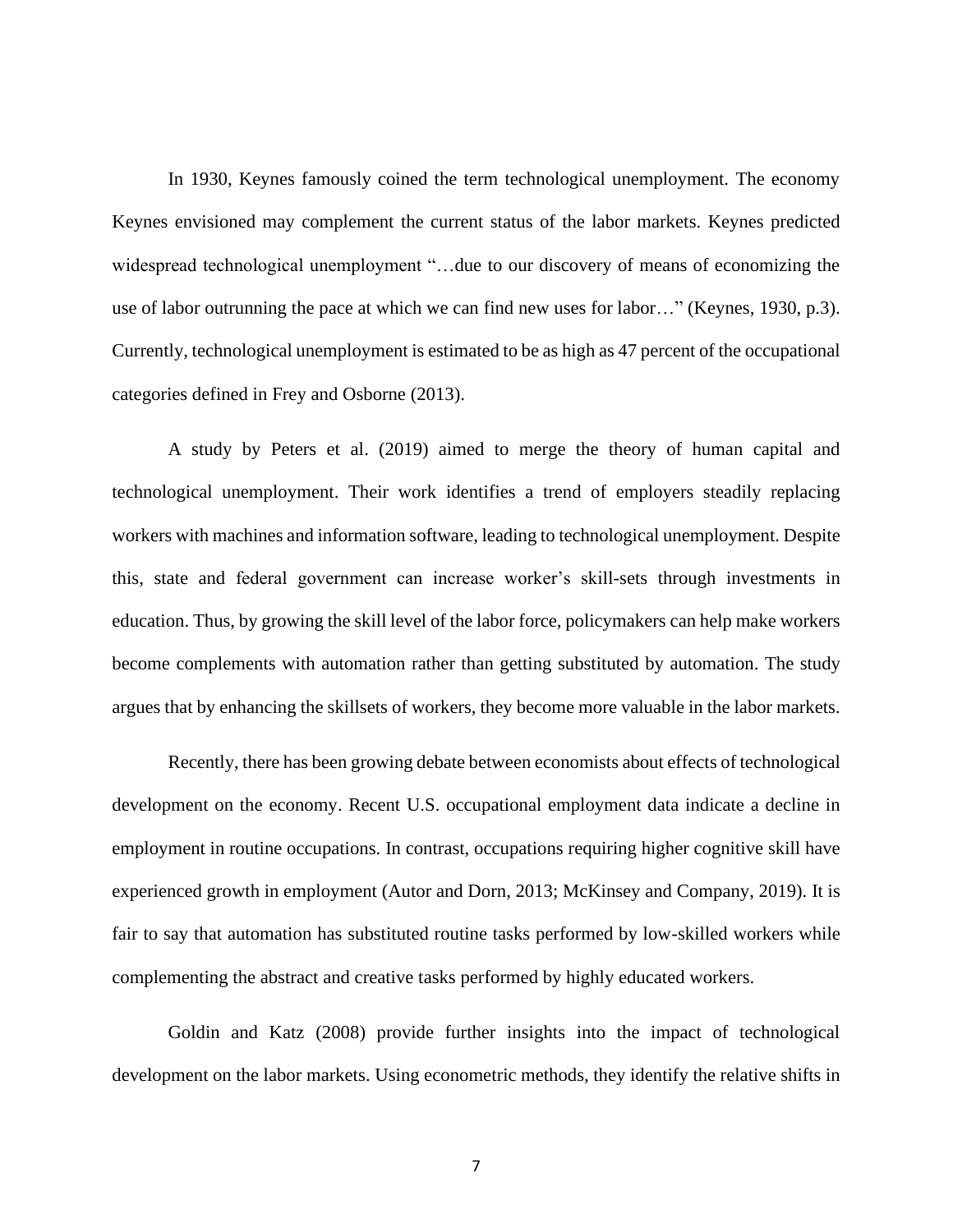the supply of and demand for educated and uneducated workers. Their model, based on Becker (1962), provides markers of the educational and occupational wage differential. The findings of Goldin and Katz provide evidence for wage differences between occupations. One main finding of the study is the polarization in wage growth from 1988 to 2008. Workers in the upper and lower deciles of the skill-level distribution experienced growth in wages, unlike the median worker.

Analogous to wage polarization, some occupations have also experienced employment polarization. The polarization of occupations concentrated employment growth in high-skill, highwage jobs, and low-skill, low-wage jobs. Supported by recent studies documenting the structural shift in labor markets, it has become apparent that skill-biased technological change (SBTC) is the primary driver. SBTC "…is a shift in the production technology that favors skilled over unskilled labor by increasing its relative productivity and, therefore, its relative demand…" (Violante, 2008, p.10). SBTC provides an explanation for the growth in wage inequality since the early 1950s.

One of the most influential papers on the topic of employment polarization and skill-biased technological change is Autor and Dorn (2013). Their study hypothesizes that employment polarization in the U.S. labor market is driven by the interaction of consumer preferences and nonneutral technological progress. Expanding from Acemoglu and Autor (2011), they build a spatial equilibrium model to test the differential degrees of specialization in routine-based industries across local labor markets. Their conclusions are consistent with Goldin and Katz (2008). Parallel with the principle of skill-biased technological change, employment for occupations in the upper two quartiles and the lowest quartile of the skill-level distribution expanded sharply. Furthermore, median skill level occupations fell as a share of employment, leading to employment polarization in the tails of the distribution. The surprising finding is the expansion in the lower tail—low skill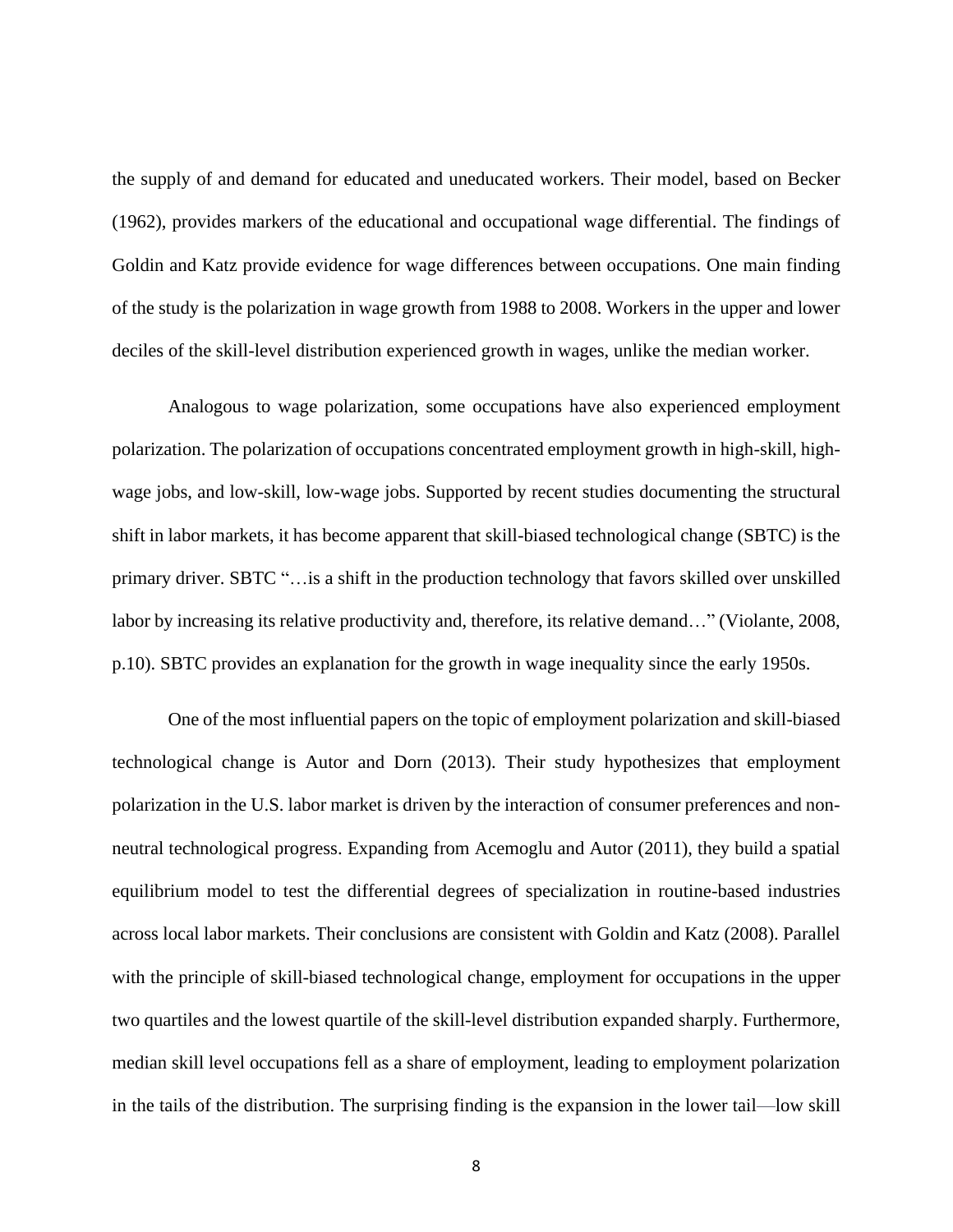occupations. The authors credit the spike to rising employment of workers in service occupations, such as food service workers, security guards, janitors, and childcare workers.

It is fair to say that automation does not reduce the number of jobs, rather it modifies the jobs and the skills required to undertake the tasks the jobs entail. Since the early 1900s, there has been a surge in technological change and automation adoption. Studies have documented that with these rapid shifts, polarization of employment by skill level has been ongoing for several decades. To provide an overview of the polarization across occupations, Figure 2 illustrates the U-shaped distribution of employment change by skill level. It indicates that employment for occupations in the upper two skill quartiles and the lowest skill quartile expanded sharply while employment shrank in the median skill level.



Figure 2: Changes in Employment by Skill Percentile, 1980 to 2005

Autor and Dorn (2013) concluded that labor markets that are intensive in routine employment experience greater polarization of educational attainment. It is proportionate between

*Source: Autor and Dorn (2013, Panel A.)*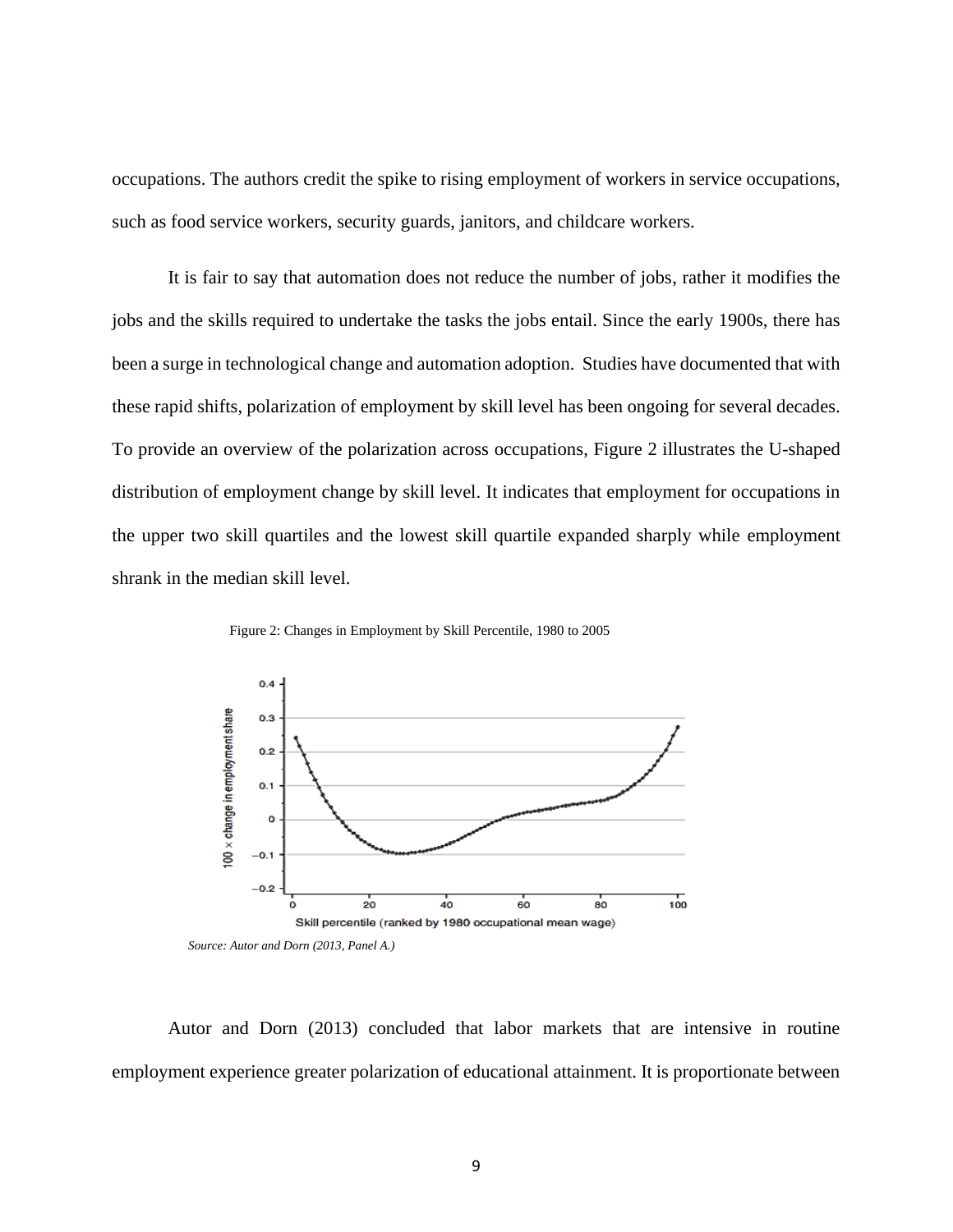the fraction of workers who are college graduates and high school dropouts, which increased relative to the fractions of workers with some college or with high school education.

With recent technological developments, the world of robotics advanced its potential to integrate with more and more industries. As costs decline and efficiency increases, robots stand to automate thousands of jobs. To counteract the loss of certain occupations, the workforce can be expected to turn to education to gather the skills necessary to adapt to the modern economy. Predictably, such an approach will justify an uptick in enrollment around the globe. Deducing from current trends, the following sections of study will seek to address whether a relation exists between adoption of industrial robotics and post-secondary enrollment.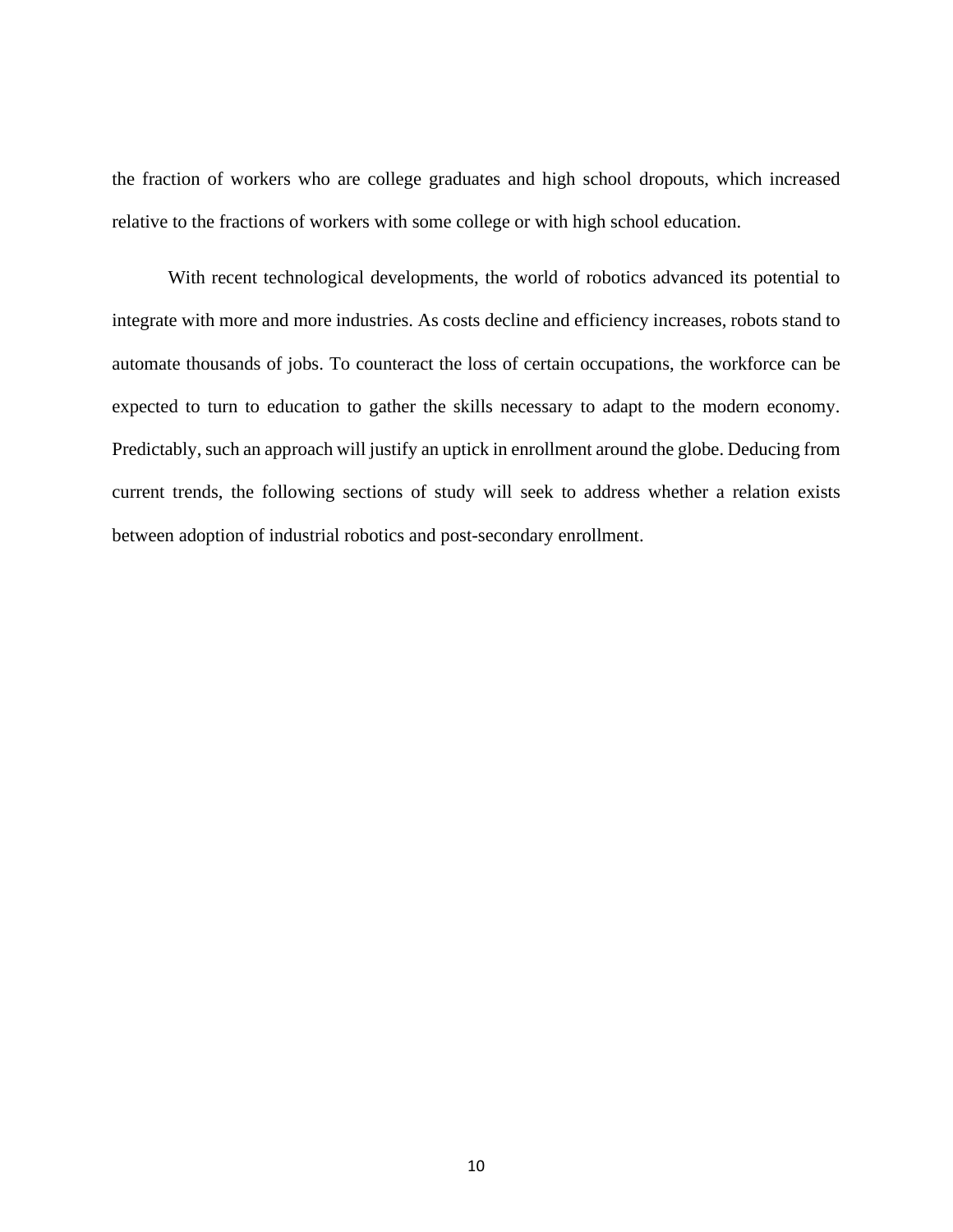### III. DATA AND METHODOLOGY

<span id="page-18-0"></span>The proceeding analysis evaluates two groups of models formulated to measure the relationship between the adoption of industrial robots and the post-secondary enrollment. The first model analyzes the U.S. using the number of robots per thousand workers in each state in 2015.<sup>1</sup> The second uses a balanced panel of 41 countries from 2010 to 2017 collected from IFR.

Public data sources that are utilized include the U.S. Census Bureau American Community Survey (ACS) and the World Bank Organization Database. Private data sources include the International Federation of Robotics (IFR) and the Brookings Institute. Table 1 summarizes the variables used in the analysis, including their sources.

#### U.S. Data and Model Specifications

<span id="page-18-1"></span>The dependent variables used in the U.S. models measure the number of people enrolled in a post-secondary 4-year degree institution. The first is *ENR*, which is defined as the percentage of 18- to 24-year-olds (the traditional college-age population) enrolled in 4-year degree-granting post-secondary institutions. The data, sampled in 2016, was collected from the National Center for Education Statistics.

The second dependent variable is enrollment participation rate (*EPR*), defined by Levine et al. (1988) as the total degree credit enrollment percentage of the sum of high school graduates

<sup>1</sup> Data come from the Brookings Institute. A panel of U.S. data would ideally be used for estimation, however, the cost to acquire multiple years of U.S. data from International Federation of Robotics (IFR) was prohibitive, so a single year is evaluated here.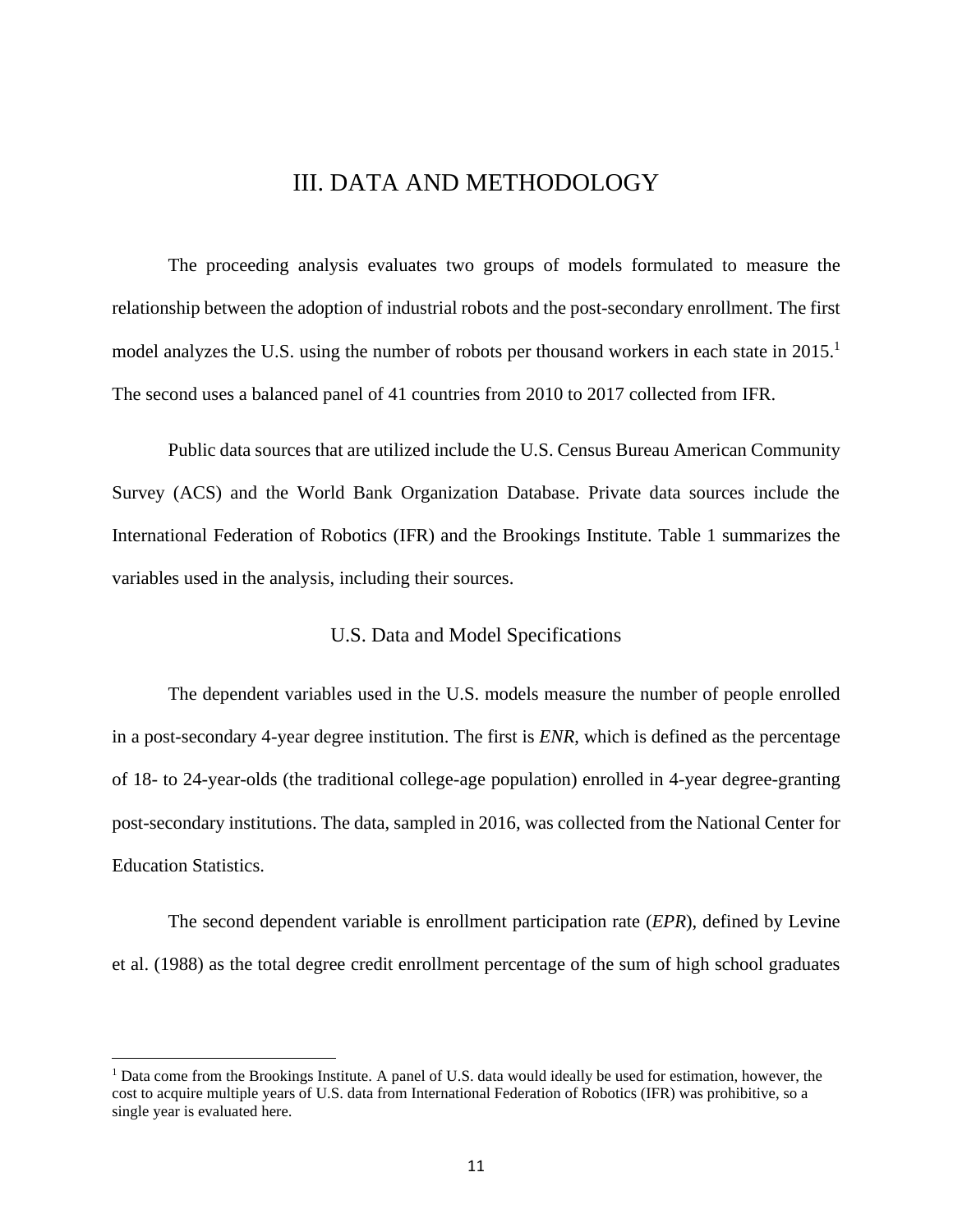for the current and three preceding years. *EPR* is calculated using data from the National Center for Education Statistics between 2013 and 2016. Equation (1) illustrates how *EPR* is calculated.

$$
EPR = \frac{HSGrad_{2013} + HSGrad_{2014} + HSGrad_{2015} + HSGrad_{2016}}{Number of Students Enrolled} \times 100
$$
 (1)

*EPR* provides an alternative to *ENR* as a measure of post-secondary enrollment. Instead of measuring enrollment from the general population age group, *EPR* measures enrollment from the direct source of college students, which are high school graduates. The 4-year pool of high school graduates acts as a primary source for college students, where *HSGrad<sup>t</sup>* references the number of high school graduates in year *t*. Any *EPR* value exceeding 100 percent means that there are nontraditional sources for students such as international students and older students.

The main source of data used to measure the number of industrial robots per thousand workers is IFR. The data measures the stock of operational industrial robots delivered to a state or a country in a particular year. As defined by International Organization of Standardization, an industrial robot is an "automatically controlled, reprogrammable, multipurpose manipulator programmable in three or more axes, which may be either fixed in place or mobile for use in industrial automation applications" (IFR, 2020).

The independent variable of primary interest is robots per 1,000 workers (*RPW*). It is calculated using the stock values of industrial robots divided by the number of people in the local labor force. This provides a measure adjusted to the size of the labor force in each state and each country. The U.S. model only uses data reported in 2015. It is expected that *RPW* is positively related to both dependent variables.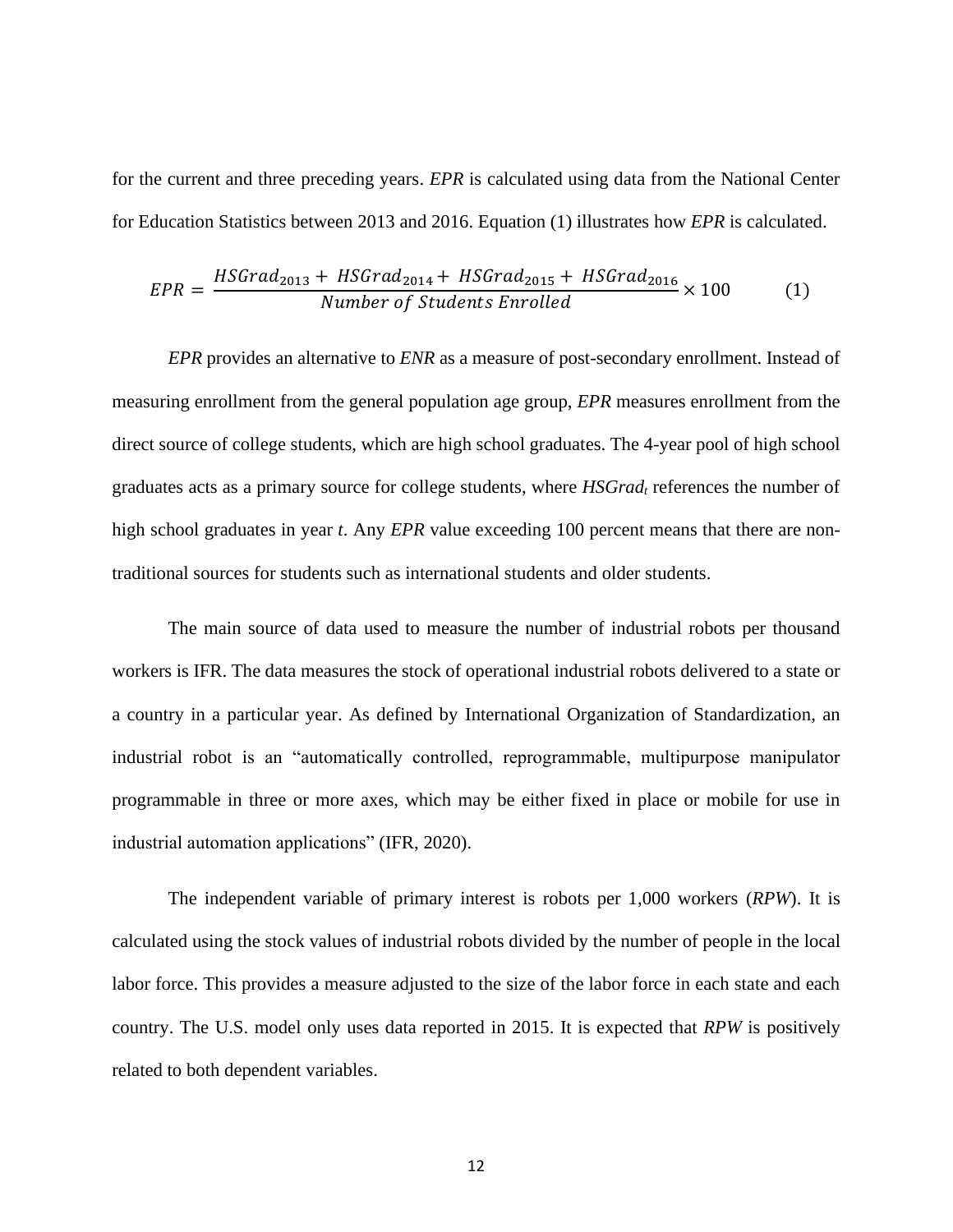The cost of attending or the tuition of a post-secondary institution can have a great impact on an individual's school choice. As the cost of attending increases, fewer people can be expected to enroll. In this study, the tuition variable is exclusive for the U.S. model. To estimate the relationship between tuition and enrollment, the study constructs a consolidated price variable (*PRICE*). *PRICE* is the average tuition charged by public and private institution weighted on the number of public and private institutions in each state. Equation (2) shows how *PRICE* is constructed. In constructing *PRICE*, public tuition and private tuition were weighted by the number of public and private institutions, respectively, versus being weighted by enrollment. This is to avoid having enrollment (*ENR*) on both side of the regression model.

#### *PRICE =Public Tuition x % of Public Institutions + Private Tuition x % of Private Institutions* (2)

Per capita personal income (*PI*) is from the Bureau of Economic Analysis. It reflects the standard of living and the quality of life of a population and quantifies a person's ability to pay for their education. It is expected that *PI* is positively related to *ENR* and *EPR*.

The number of high school graduates (*HS*) is also expected to affect enrollment. *HS* is sampled from 2015 data. It is important to note that *HS* is only used in the model with *ENR* as the dependent variable. This is to avoid endogeneity between *HS* and *EPR*. *HS* is expected to have a positive relationship with the dependent variable *ENR*.

Another variable exclusive to the U.S. model is the percent of jobs at risk across states (*JAR*). *JAR* is a proxy for how local labor markets are affected by automation, as it is defined as percent of occupations that are at risk of automation. Predictably, as the risk of automation rises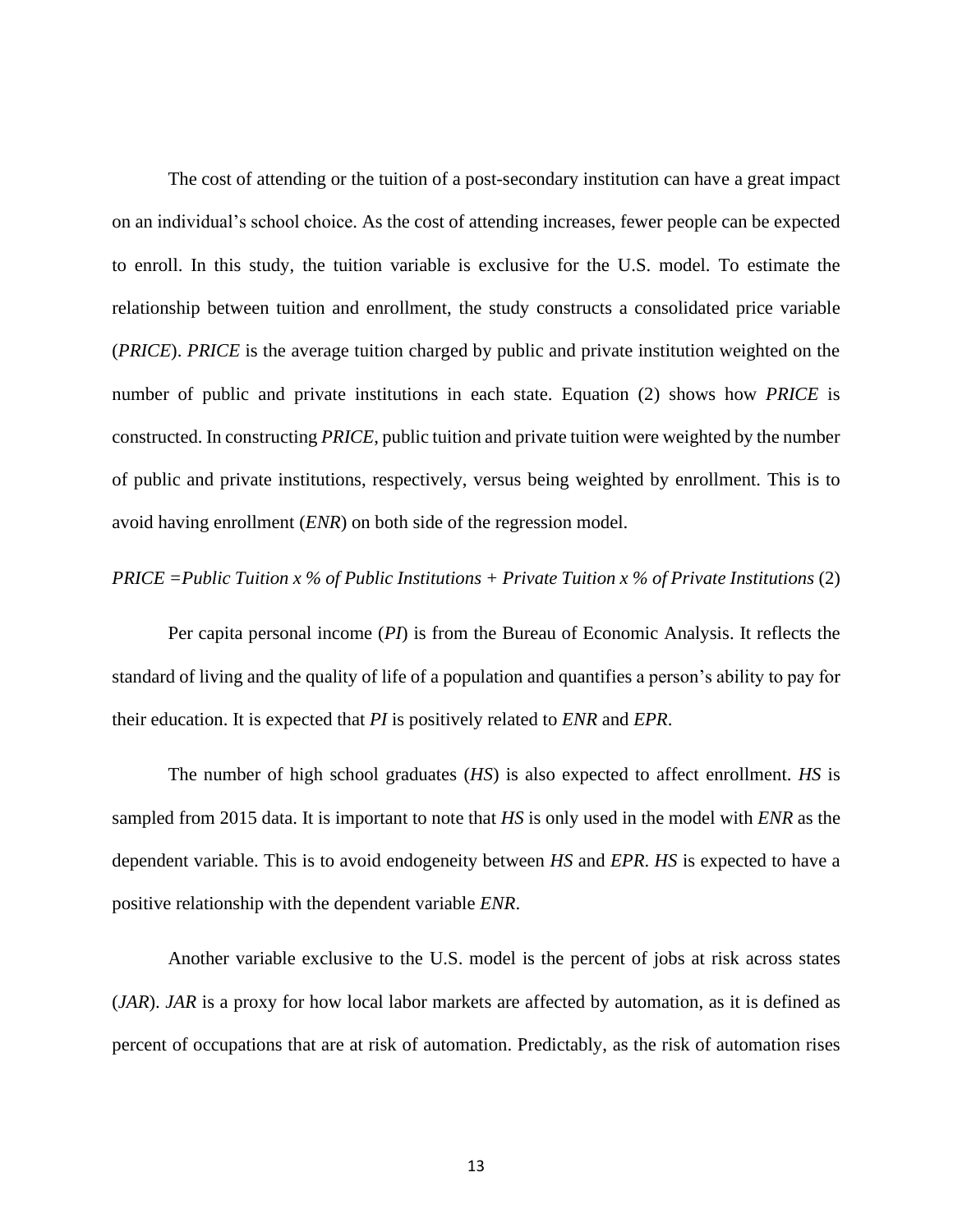across occupations, the number of people expected to seek post-secondary education will rise, indicating of a positive relationship between *JAR* and *ENR* and *EPR*.

Representing the current employment status in the labor markets, the unemployment rate (*UNE*) is used to measure the percentage of labor force that is jobless in the region. The data is sourced from Bureau of Labor Statistics. The study specifically uses the U-3 unemployment rate, known as the official unemployment rate. It is expected that as the unemployment rate rises, enrollment will rise. Lastly, the *POP* is used to provide a measure for the population size in a geographical area. For estimation, *POP* is scaled by 10,000. It is expected that as population grows, enrollment will rise.

Table 2 reports summary statistics on the dependent and independent variables. Across the U.S., the dependent variable, *ENR*, has a mean of 41.106 percent. The highest enrollment percentage was in Rhode Island (54.90 percent) and the lowest was in Alaska (26.10 percent). Furthermore, the second dependent variable, *EPR*, has a mean of 1.61 (161 percent). The *EPR* values are divided by one hundred for better interpretation of the estimation results. The highest *EPR*, 231 percent, was found in Arizona, while the lowest, 91 percent, was found in Alaska.

The average *RPW* across the U.S. in 2015 was 1.812. The highest concentration of robots was in Michigan, mainly due to the large automotive industry at the state. The lowest concentration was in Alaska, indicating limited industrial activity. On average, the consolidated tuition is 25.500 (\$25,500) in the U.S. The highest *PRICE* is found in California, while the lowest is found in Idaho. The variable *POP* has an average of 6,317,350 people. The largest population size was found in California with more than 38 million people. For *HS*, the average is 63,600 graduating students.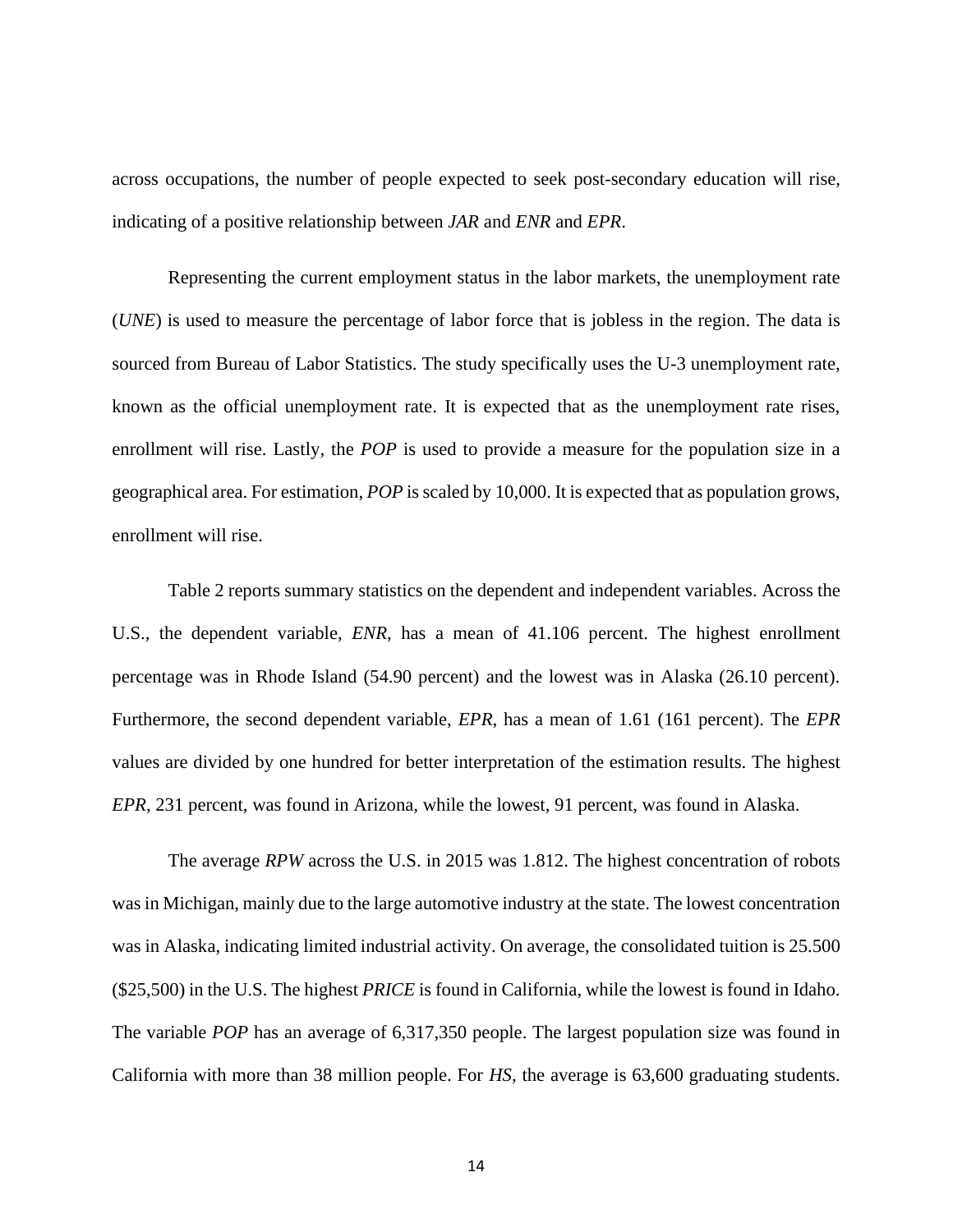*PI* has an average of \$47,620 with the highest income found in Connecticut. *JAR* averages 53.3 percent of occupations. Lastly, *UNE* in the U.S. averages 5.08 percent and it ranges between about 3 and 7 percent.

The U.S. model with ENR as the dependent variable is specified:  $ENR_i = \beta_0 + \beta_1 RPW_i + \beta_2 PRICE_i + \beta_3 PI_i + \beta_4 JAR_i + \beta_5 UNE_i + \beta_6 POP_i + \beta_7 HS_i + \epsilon_i$  (3)

where *ENR<sup>i</sup>* is the post-secondary enrollment for state *i*, and *RPW<sup>i</sup>* is the number of robots per 1,000 workers in state *i*. In addition to modeling *ENR*, a model similar to (3) is estimated with *EPR* as the dependent variable. However, the number of high school graduates is dropped to avoid endogeneity since *EPR* is a function of *HS.*

#### International Data and Model Specifications

<span id="page-22-0"></span>The international models are estimated with a balanced panel that features data spanning eight years across 41 countries. The models are constructed with one dependent variable and three independent variables. The data was mainly retrieved from the World Bank Organization Databank and International Federation of Robotics.

Similar to the U.S. models, the dependent variable used in the international models is *ENR*. Unlike the U.S., the *EPR* variable could not be constructed. This is due to the lack of data, in relations to high school graduates, in many of the countries involved in the study. The independent variable of interest in the model is robots per 10,000 workers (*RPW)*. Similar to the U.S. model, *RPW* is expected to have a direct relationship with *ENR*.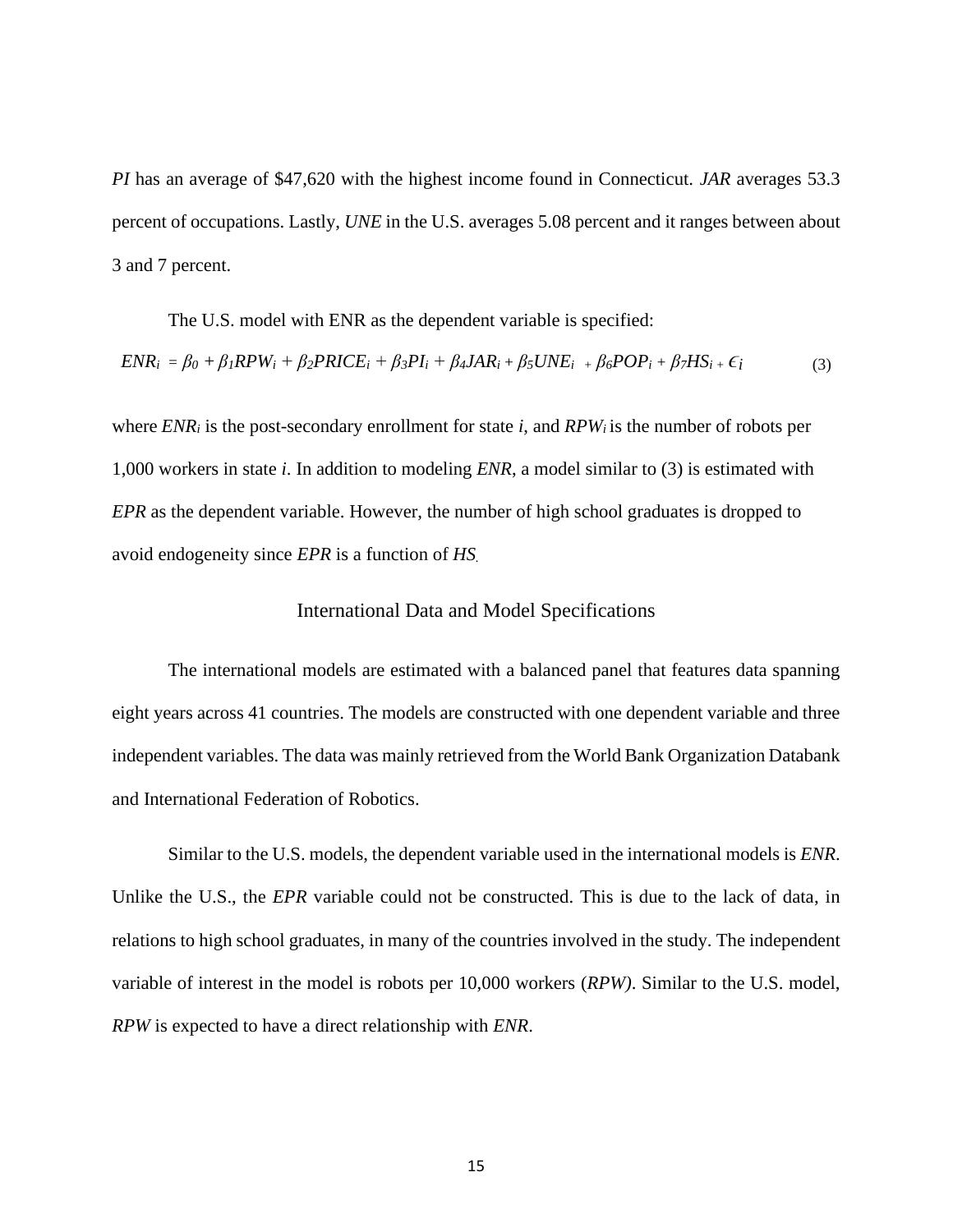The income measure for the model is per capita national income (*NNI*) as the variable. As education is a normal good, *NNI* is expected to be positively related to *ENR*. The last independent variable used in the model is the unemployment rate (*UNE*). *UNE* proxies labor market conditions in a particular country in a particular year. It is expected that *UNE* is positively related to *ENR*.

As shown in Table 2, the average *ENR* was 60.643 percent, however, *ENR* ranges considerably across countries. By 2017, the country that experienced the highest enrollment percentage was Republic of Korea (94.349 percent), and the lowest was Uzbekistan (9.181 percent). Between 2010 and 2017, *RPW* averaged 0.746 per 10,000 workers. In 2017, the country with the highest robot concentration was the Republic of Korea with 9.716 *RPW*, and the lowest was Uzbekistan with 0 *RPW*. One important point to note is that between 2010 and 2017, average *RPW* increased from 0.551 to 1.015. The rapid growth in *RPW* can be explained by the declining price of industrial robots. Between 2010 and 2017, *NNI* averaged \$20,633. In 2017, the highest income was in Switzerland with \$64,629, and the lowest was in Uzbekistan with \$1643. Lastly, *UNE* averaged 8.33 percent. In 2017, the highest unemployment rate was in Spain with 17 percent, and the lowest was in Qatar with 0.14 percent.

The international model is specified:

$$
ENR_{i,t} = \beta_0 + \beta_1 RPW_{i,t} + \beta_2 NNI_{i,t} + \beta_3 UNE_{i,t} + \epsilon_{i,t}
$$
 (4)

where  $ENR_{i,t}$  is the post-secondary enrollment for country *i* in year *t*. The independent variables  $RPW_{i,t}$ , *NNI*<sub>*i*,t</sub>, and *UNE*<sub>*i*,t</sub> are the number of robots per 10,000 workers in country *i* in year *t*, the per capita national income in country *i* in year *t*, and the unemployment rate in country *i* in year *t*, respectively.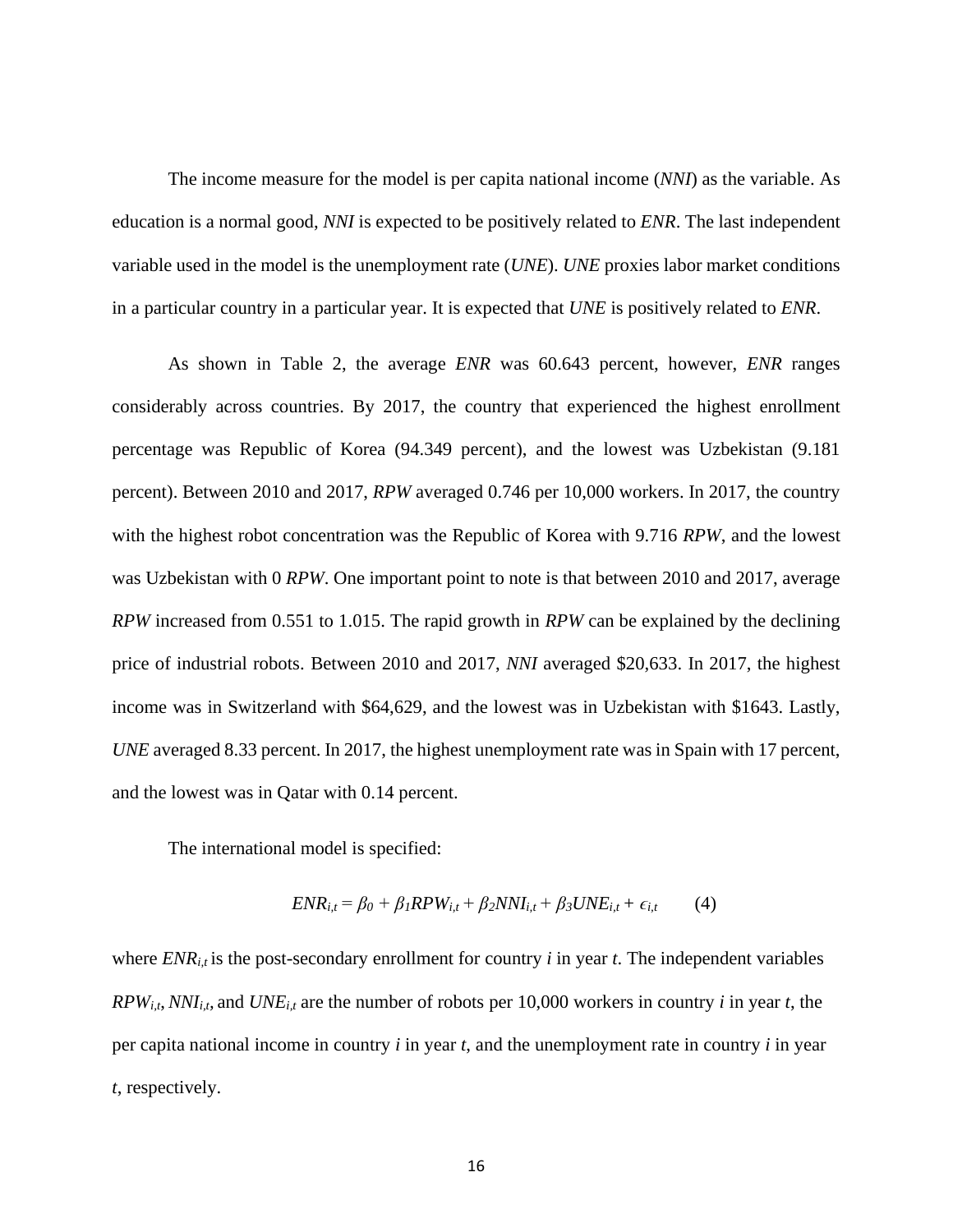<span id="page-24-0"></span>To control for unobserved country and time effects, equation (4) is also estimated with region and country fixed effects, which control for unobserved characteristics fixed at the continent or country-level, respectively, (such as the demographic profile or degree of conservatism), and year fixed effects, which control for factors that are common across all countries in a given year.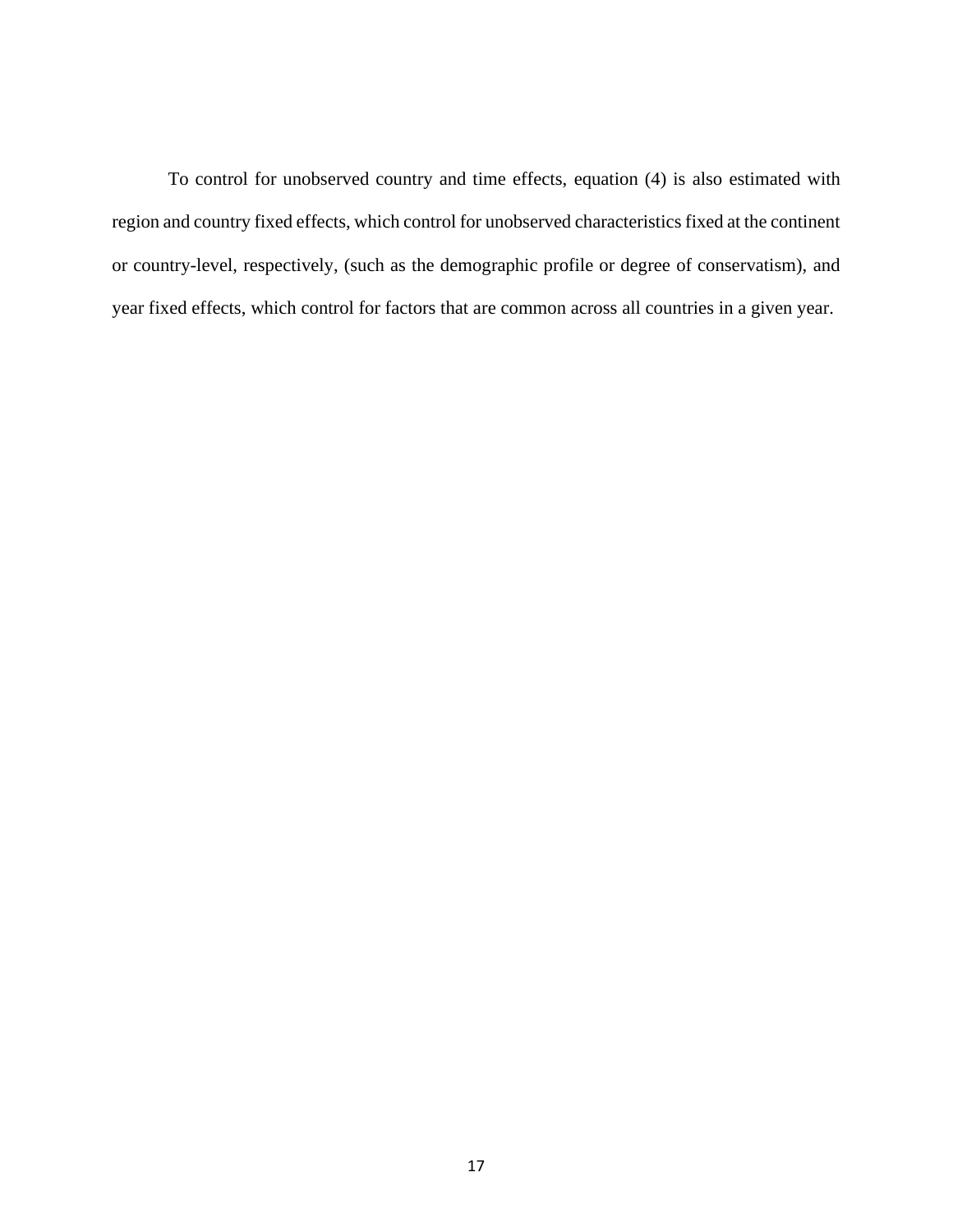### IV. ESTIMATION RESULTS

This section presents and discusses the estimation results from the U.S. model (3) and the international model (4). Of particular interest in both cases is the effect *RPW* on post-secondary enrollment (*ENR* and *EPR*). Table 3 presents the results from the U.S. model, and the results from the international model are reported in Table 4. It should be noted that all estimations were performed using R 4.0.3. The code script is found in the Appendix.

#### U.S. Model Estimation Results

<span id="page-25-0"></span>The U.S. models were estimated with and without regional dummies. The results indicate that several variables are significantly related to the enrollment measures, however, *RPW* and *PRICE* are not significantly related to either enrollment measure.

There are also two counter-intuitive results. First, the *JAR* estimates indicate a significant negative relationship. On average, a one percent increase in the number of jobs at risk of automation will decrease the number of people enrolled by -0.905 percent. This relationship contradicts expectations and is inconsistent with the hypothesis being put forth. Second, *UNE* shows a significant, yet negative relationship between unemployment and enrollment, contrary to economic theory. The effect of one percent increase in unemployment is estimated to be 1.29 percent on average. However, when regional dummies are included, the magnitude of the variable is significantly reduced to -0.070 and becomes insignificant.

The *POP* estimates indicate that the association between population size and enrollment is insignificant and is reduced to zero once the regional effects are added to the model. Columns 1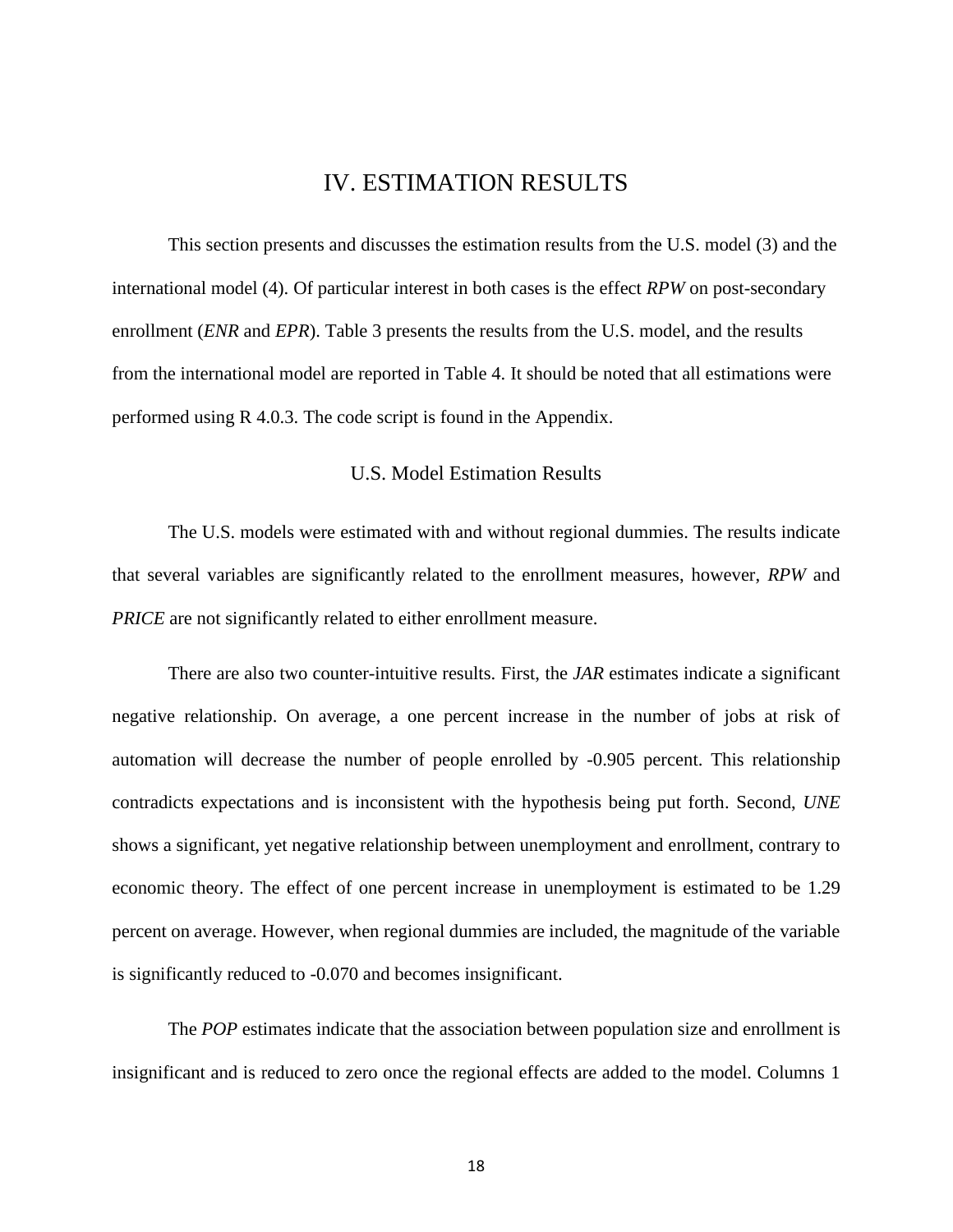and 2 of Table 3 show that increasing the population by 10,000 impacts enrollment by -0.001 to 0.004 percent. The results also demonstrate that the high school graduates measure, HS, has an insignificant effect.

Controlling for population size (*POP*), the results indicate significant differences in *ENR* across regions, whereas no significant regional differences are found when enrollment is proxied by *EPR*. Overall, the model with regional effects is able to explain about 73 percent of the variation in *ENR* versus about 31 percent if the variation in *EPR.*

To provide an alternative examination of the relationship between enrollment and *RPW*, columns 3 and 4 report estimation results with *EPR* as the dependent variable. The estimates for *RPW* contradict the study's expectation as they show a statistically insignificant negative relationship with the dependent variable. Similar to the results in the *ENR* models, no significant relationship is found between *PRICE* and *EPR*. While price has been documented to affect enrollment in previous studies, no significant effects are found here.

The only significant variables were *PI*, *JAR* and *UNE*. Unlike the *ENR* models, the results show that *PI* is significantly related to *EPR*. However, the coefficient is negative, contradicting study's expectations. Similarly, *JAR* and *UNE* estimates are negative and highly significant. The *JAR* estimates range from -0.062 and -0.065 and the *UNE* estimates range from -0.076 and -0.095. Similar to the *ENR* models, the *POP* estimates show no significant relationship with *EPR*. The findings suggest that an increase in population size translates to small gains in enrollment (estimated to be less than 0.001).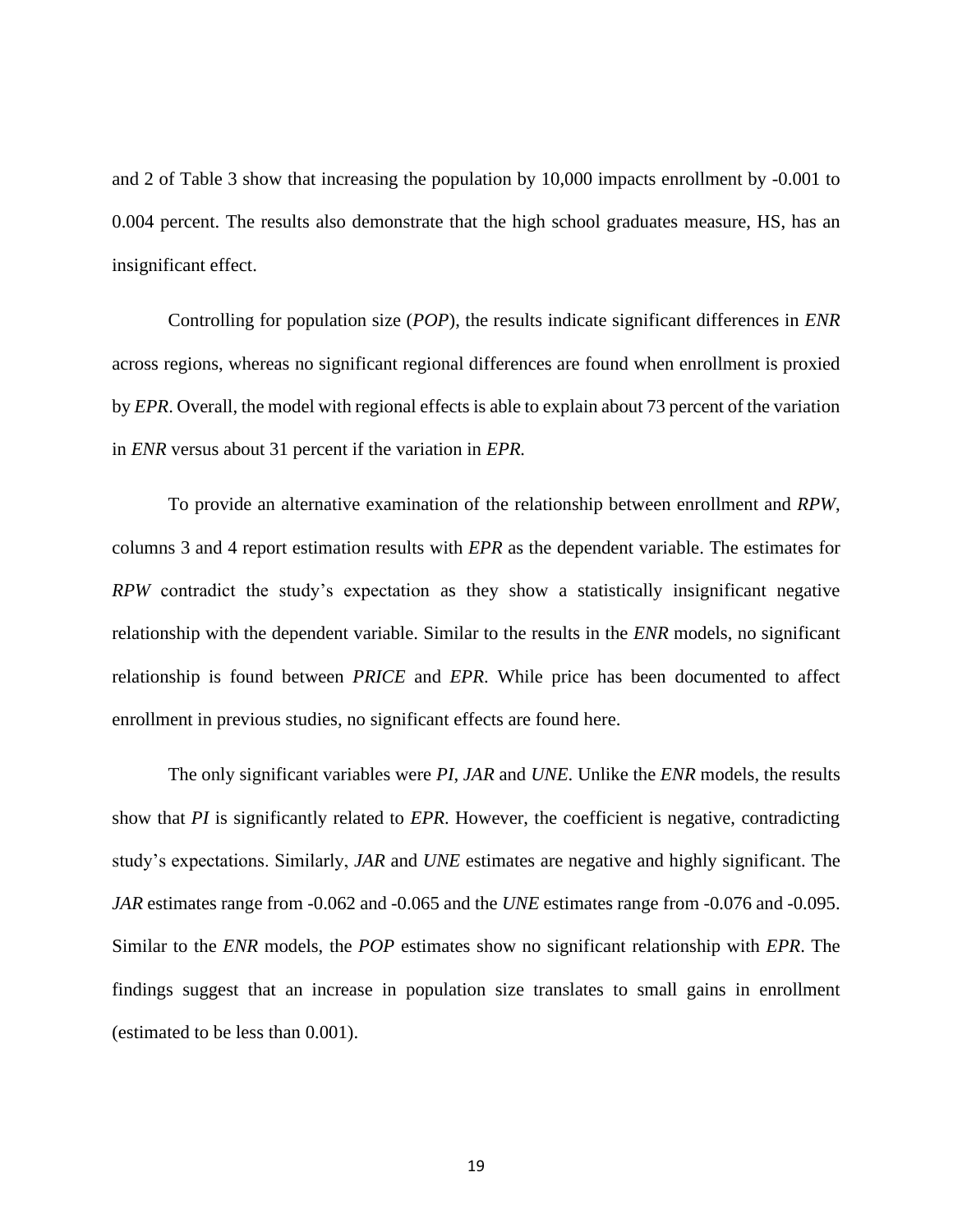In sum, the U.S. models did not offer any significant evidence regarding the relationship between post-secondary enrollment and industrial automation. The main shortcoming of the analysis is attributed to the lack of samples across time; a cross-section of a single year is the limiting factor. As we see below with the international models, expanding from a single crosssection to a multi-year panel can have sizeable effects on the size and significance of the effects of the control variables on post-secondary enrollment.

#### International Model Estimation Results

<span id="page-27-0"></span>Table 4 reports estimates of the international model. Results are reported from the base model and with country- or regional level dummies and with year dummies. Considering *RPW*, the results show that its parameter  $(\beta_I)$  is significant at the 0.1 percent level. Introducing country fixed effects results in the sign of the *RPW* coefficient estimates changing from positive to negative. As shown in column (5), an addition of one robot per 10,000 workers is estimated to decrease enrollment by -4.562 percentage points on average, which contradicts the study's expectations. The strongest effects reside in column 2 and 3. Adding the regional fixed effects changes the magnitude of the effect of *RPW* significantly, with the coefficient estimates ranging between 7.487 and 7.617 on average.

As discussed previously, one expected determinant of enrollment is income. The base model in column 1 indicates a positive significant relationship between income and enrollment. An increase of \$1000 in *NNI* is associated with a 0.327 percentage point increase in enrollment on average. However, as time, country and region effects are added to the models, the effect of income dampens and becomes insignificant. Lastly, *UNE* is estimated to have a significant positive effect.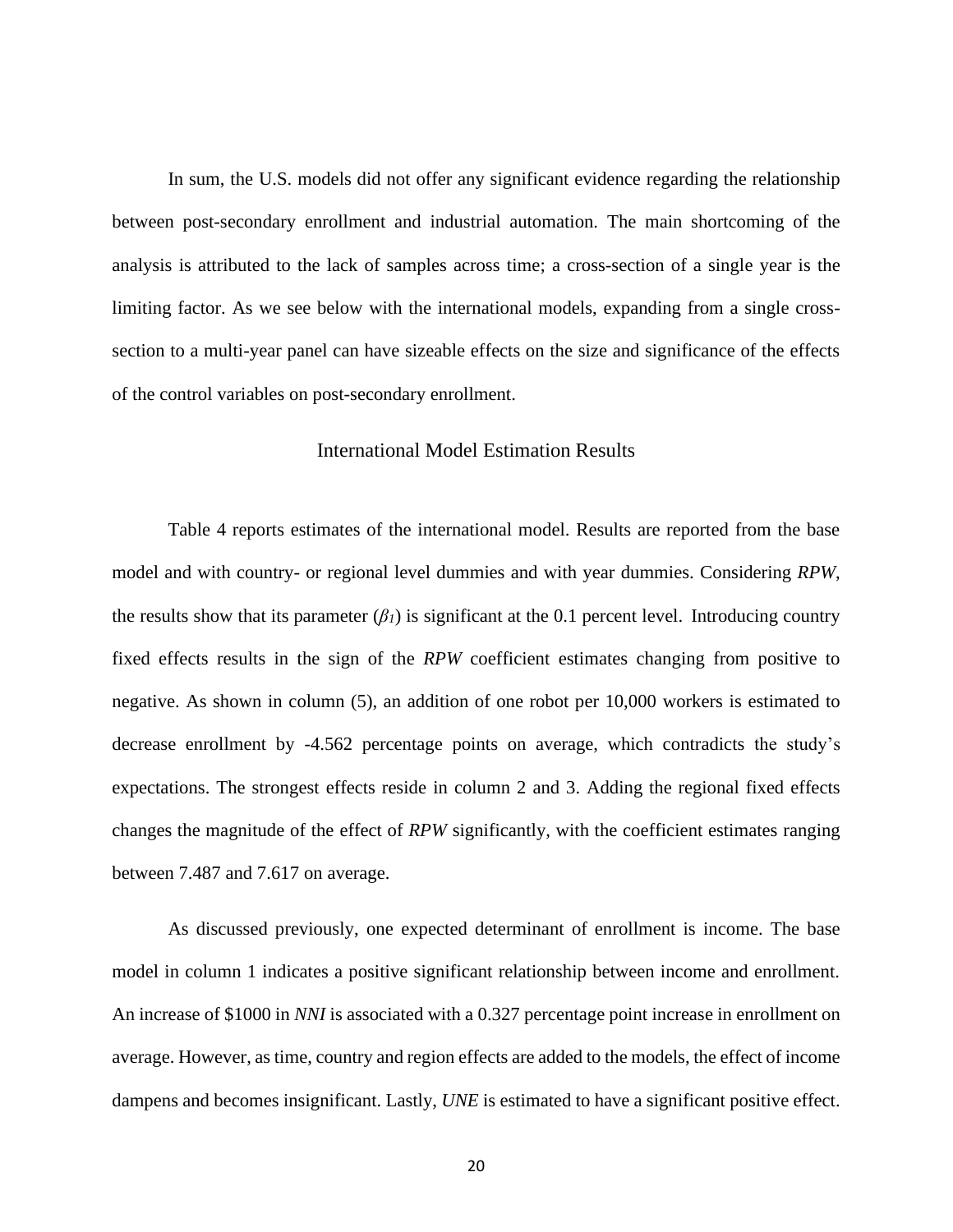Other than the insignificant negative estimate in column 3, the coefficient estimates range from 0.571 and 1.588, aligning with the expectations of the study.

The coefficients are significant with the majority of variables  $(p<0.01)$  and have the expected positive sign in the models that include the region and time controls, or which exclude these controls. In contrast, when the regions are disaggregated to the individual country-level, the direction of the effect of *RPW* on enrollment changes. A possible explanation is that there may be unobservable country-level factors that are correlated with *RPW*. For example, a country's investment in industrial manufacturing might have lowered the demand for skilled labor, especially if it were a developing country.

In summary, the simple panel data regression analysis shows that the growth in the stock of robots has a significant effect on post-secondary enrollment. However, estimates show evidence of decline in enrollment as the degree of automation increases and robots become more prevalent.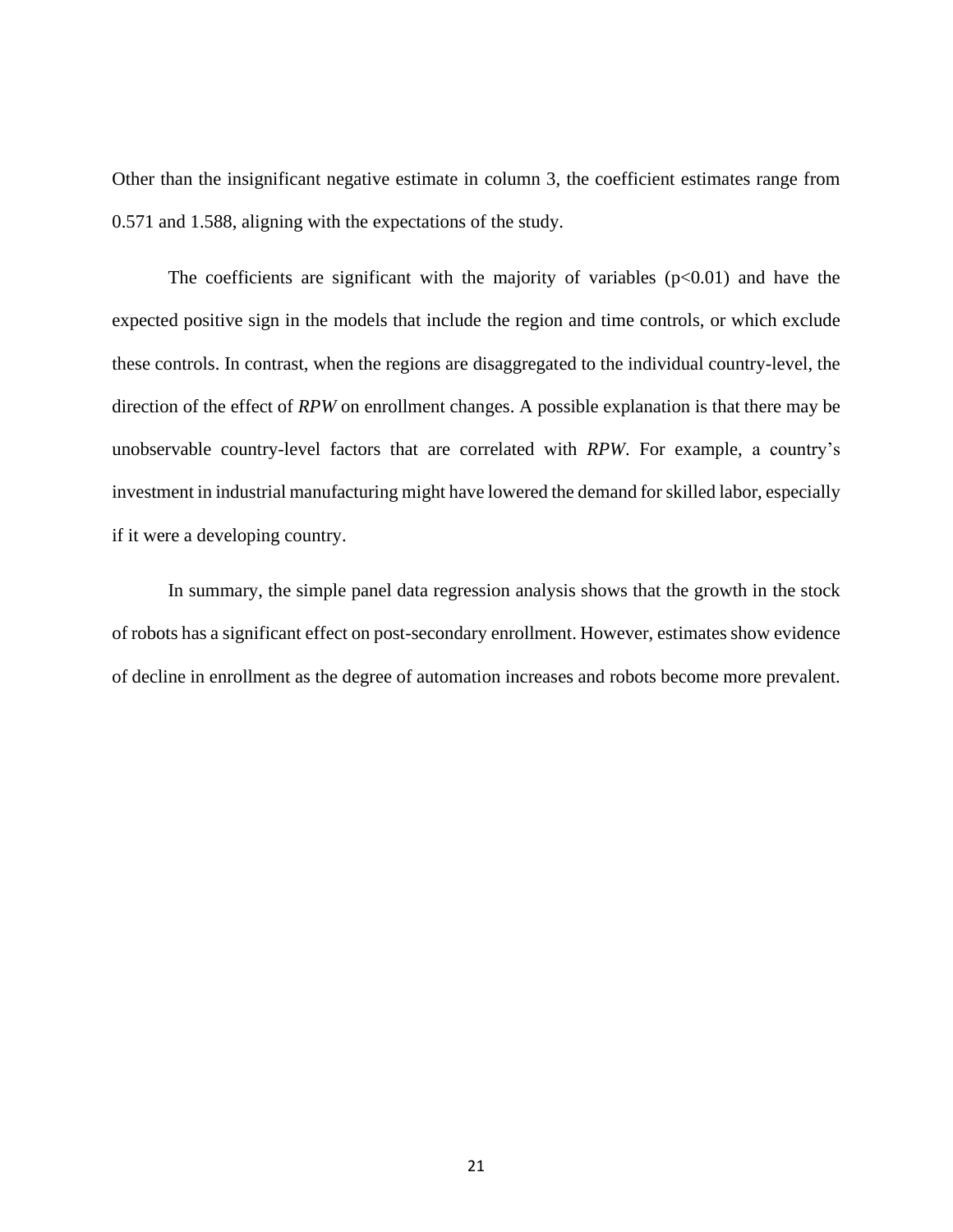### V. CONCLUSION

<span id="page-29-0"></span>This study analyzed the relationship between automation and associated adoption of industrial robots and post-secondary education enrollment across 50 U.S. states and 41 countries. Using cross-sectional data for the U.S. and an 8-year panel data across countries, the study found that increased adoption of industrial robots is associated with a decline in post-secondary enrollment on the country-level. It is important to note that the estimated effects of robots per worker were found to be sensitive to whether the international model specifications included either regional or country-level fixed effects. Focusing upon the models with country-level effects, the study found that an increase of one robot per 10,000 workers contributes a substantial -4.562 percentage point decrease in enrollment on average. No significant relationship was found between the adoption of industrial robots and enrollment at the state level.

The adoption of industrial robots in the U.S. and globally has left a polarizing effect in labor markets. Shares of high-skill occupations and low-skill occupations have been on the rise while shares of routine occupations have been falling. As the quality improves and integration of industrial robots increases, and as their prices fall, it is reasonable to expect that workers displaced by automation will turn to post-secondary education to increase their skill-sets and marketability. However, no such evidence was found in this study.

The study focused only on 4-year post-secondary educations. However, with ongoing growth in educational programs, professional certifications, and massive online open courses (moocs), it is reasonable to expect that the impact of industrial robots on educational enrollment may be even larger than that found in this study. Future research is warranted to validate the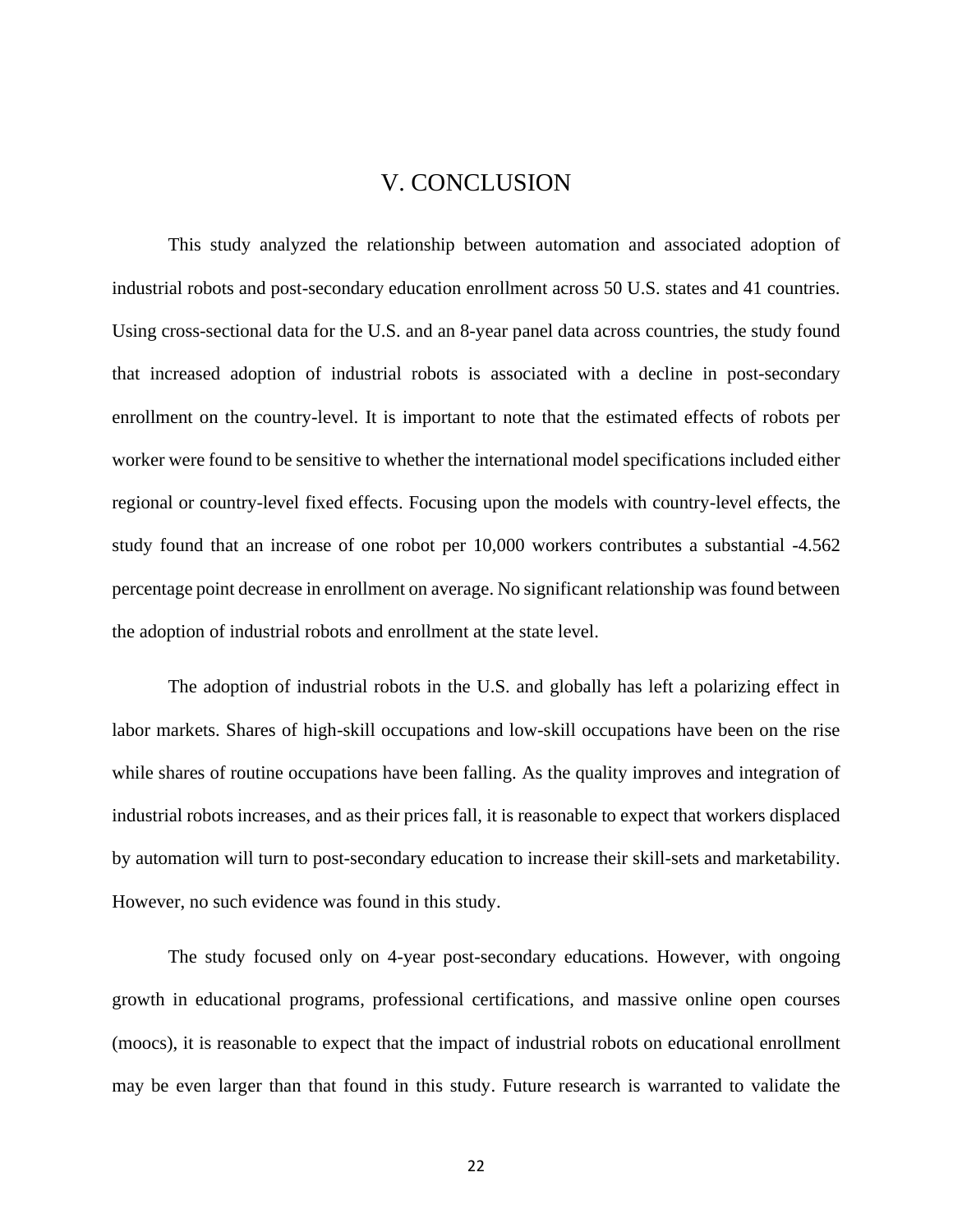conclusions drawn from this study. One proposed avenue for future research is to construct an educational attainment demand function that can be estimated with panel data spanning a rich set of developed and developing nations.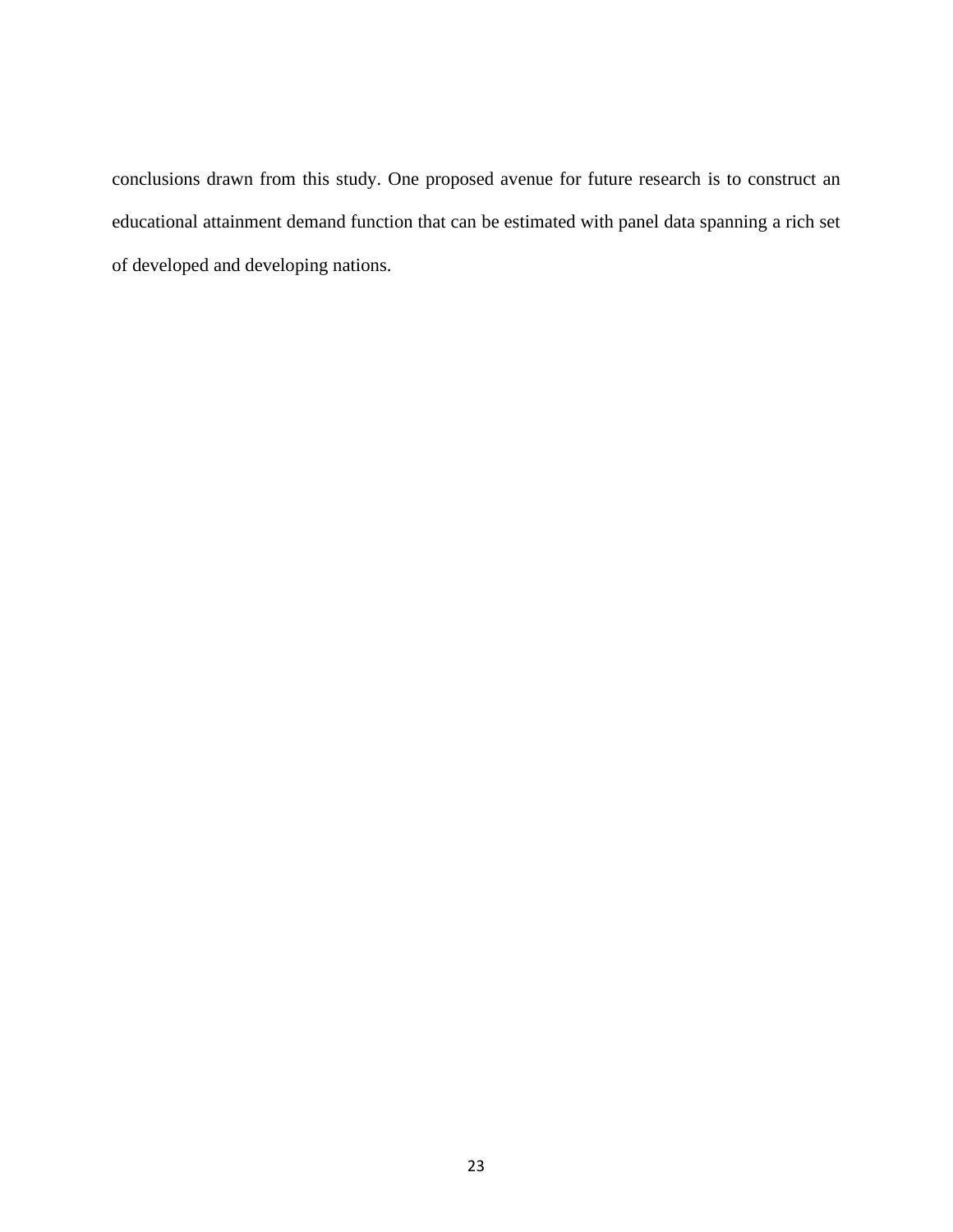## APPENDIX: CODE SCRIPT

#### U.S. Models

#### <span id="page-31-1"></span><span id="page-31-0"></span>ENR Models

Model1  $\lt$ - lm(ENR  $\sim$  rpw + Price1000 + PerCap\_PI1000 + u31 + Dmsoutheast + Dmsouthwest +  $D$ mnortheast + Dmmidwest + Dmwest, data = data )

summary(Model1)

Model2 <- lm(ENR ~ rpw + Price1000 + PerCap\_PI1000 + Pop10000 + jar + u31 + HS\_Grad1000 +  $Dmsoutleast + Dmsouthwest + Dmmortheast + Dmmidwest + Dmmest, data = data)$ 

summary(Model2)

#### EPR Models

Model3  $\lt$ - lm(EPR  $\lt$  rpw + Price1000 + PerCap\_PI1000 + u31 + Dmsoutheast + Dmsouthwest + Dmnortheast + Dmmidwest + Dmwest, data = data)

summary(Model3)

Model4  $\lt$ - lm(EPR  $\lt$  rpw + Price1000 + PerCap\_PI1000 + Pop10000 + jar + u31 + Dmsoutheast +  $Dmsouthwest + Dmmortheast + Dmmidwest + Dmmest, data = data)$ 

summary(Model4)

International Models

<span id="page-31-2"></span>library(plm)

pdata  $\langle$ - pdata.frame(data, index = c("i..Country", "Time")) summary(data)

Model1  $\lt$ - plm( ENR  $\sim$  RPW + UNE + NNI1000, data = pdata, model = "pooling") summary(Model1)

Model2  $\lt$ - plm( ENR  $\lt$  RPW + UNE + NNI1000 + AA + ME + EU + AF + NA. + SA, data = pdata,  $model = "pooling")$ 

summary(Model2)

Model $3 <$ - plm( ENR  $\sim$  RPW + UNE + NNI1000 + AA + ME + EU + AF + NA. + SA + X2010 + X2011  $+X2012 + X2013 + X2014 + X2015 + X2016 + X2017$ , data = pdata, model = "pooling")

summary(Model3)

Model4 <- plm( ENR ~ RPW + NNI1000 + UNE + X2010 + X2011 +X2012 + X2013 + X2014 +X2015 + X2016 + X2017 + Argentina + Belarus + Belgium + Bulgaria + Chile + China + Colombia + Croatia + Czech.Republic + Denmark + Egypt + Estonia + Finland + France + Hungary + India + Indonesia +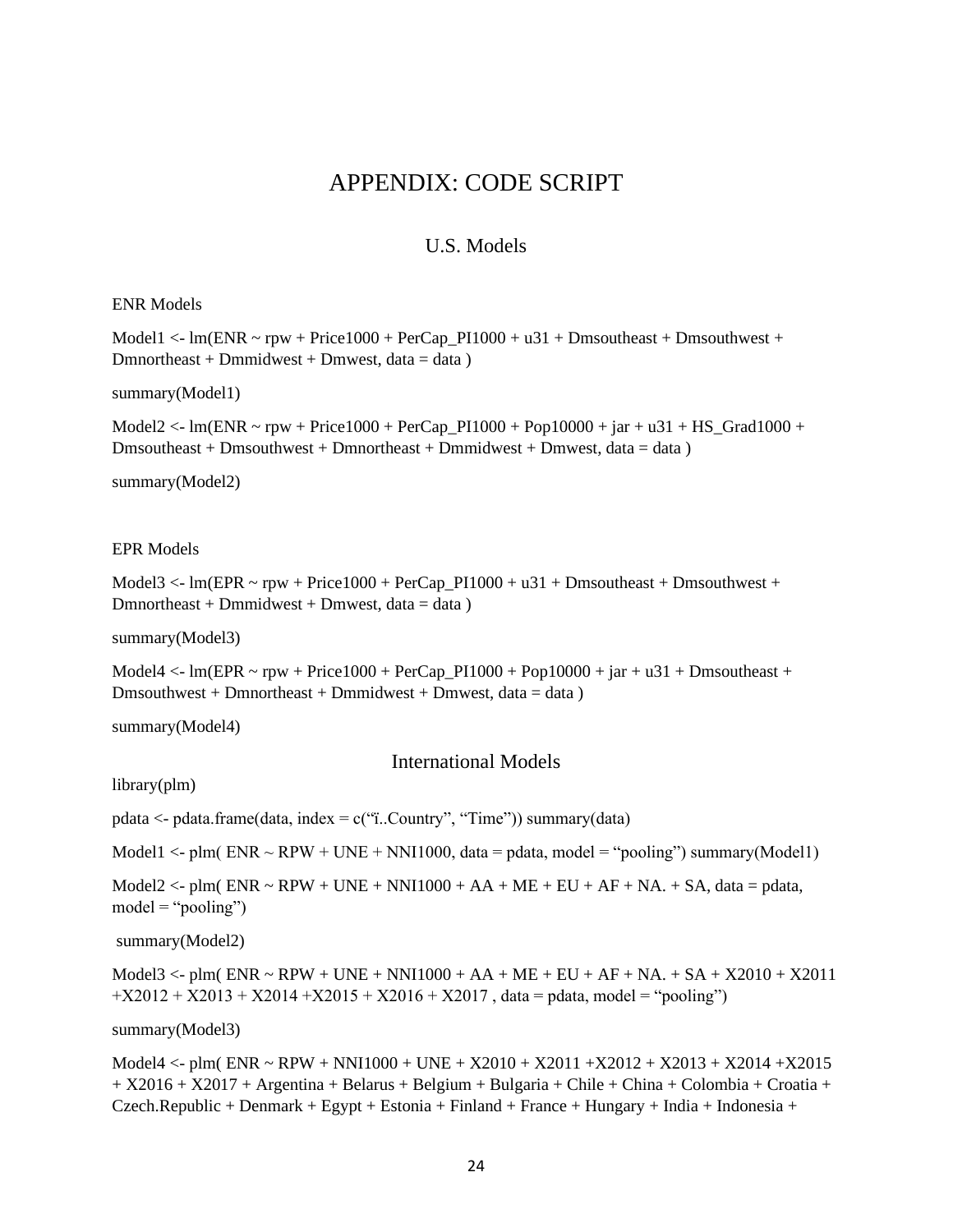Ireland + Israel + Italy + Latvia + Lithuania + Malaysia + Moldova + Morocco + Norway + Poland + Portugal + Qatar + Rep..of.Korea + Romania + Saudi.Arabia + Serbia + Slovakia + Slovenia + Spain + Sweden + Switzerland + United.Kingdom + United.States + Uzbekistan, data = pdata, model = "pooling")

#### summary(Model4)

Model5 <- plm( $ENR \sim RPW + NN11000 + UNE + Argentina + Belarus + Belgium + Bulgaria + Chile +$ China + Colombia + Croatia + Czech.Republic + Denmark + Egypt + Estonia + Finland + France + Hungary + India + Indonesia + Ireland + Israel + Italy + Latvia + Lithuania + Malaysia + Moldova + Morocco + Norway + Poland + Portugal + Qatar + Rep..of.Korea + Romania + Saudi.Arabia + Serbia + Slovakia + Slovenia + Spain + Sweden + Switzerland + United.Kingdom + United.States + Uzbekistan,  $data = pdata$ , model = "pooling")

summary(Model5)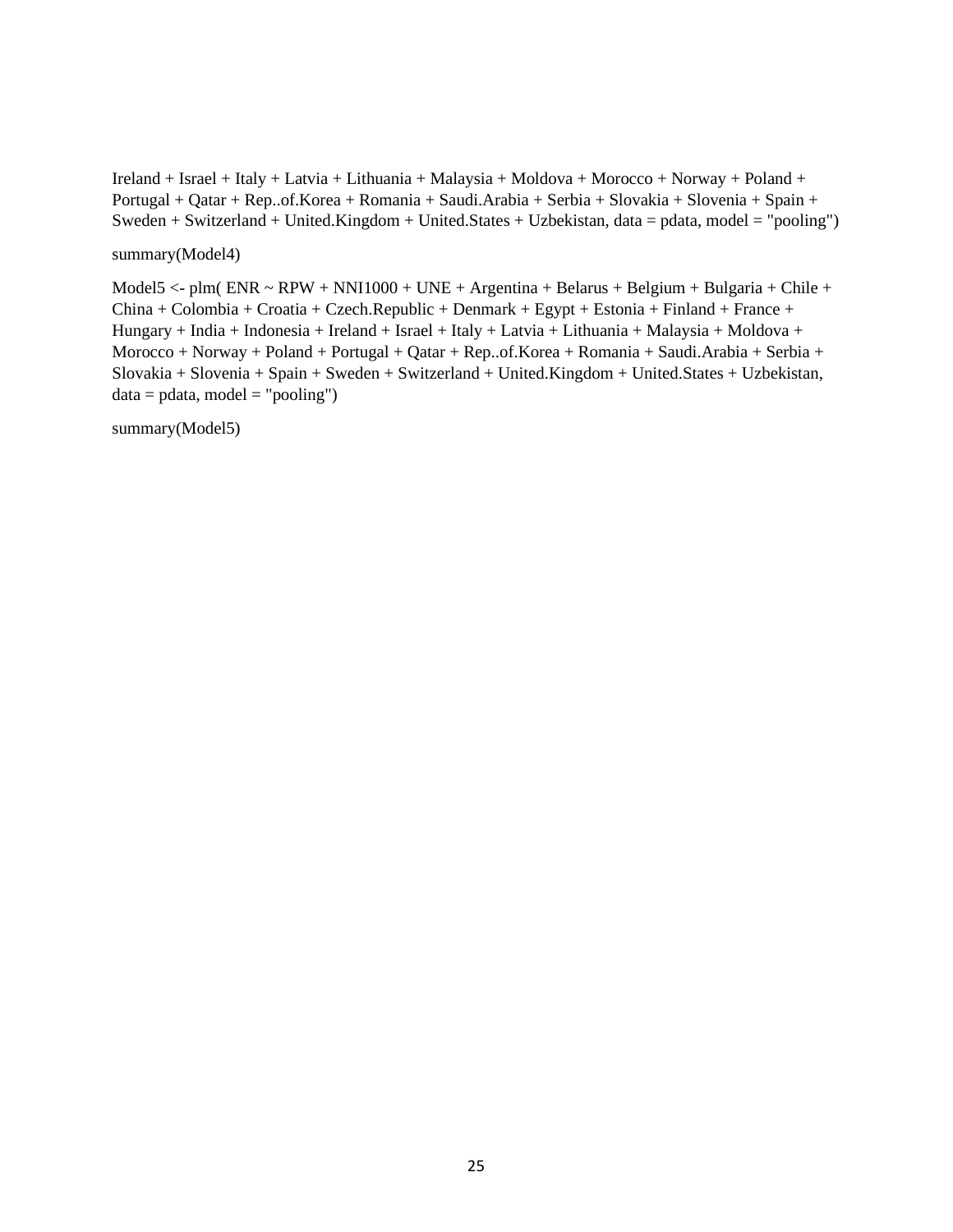#### REFRENCES

<span id="page-33-0"></span>Acemoglu, D., and Autor, D. (2011). Chapter 12 – Skills, Tasks and Technologies: Implications for Employment and Earnings. *HANDBOOK OF LABOR ECONOMICS, VOL 4B*, *4*, 1043– 1171. https://doi.org/10.1016/S0169-7218(11)02410-5

Akinyemi, G. M., and Zainal Abiddin, N. (2013). *Human capital developments an interdisciplinary approach for individual, organization advancement and economic improvement*. https://search.ebscohost.com/login.aspx?direct=true&db=edsbas&AN=edsbas.FAA4C663&

site=eds-live&scope=site&custid=current

Atkinson, R. D. (2019). *Robotics and the Future of Production and Work*.

- Autor, D. H., and Dorn, D. (2013). The Growth of Low-Skill Service Jobs and the Polarization of the US Labor Market. *The American Economic Review*, *103*(5), 1553–1597. http://www.jstor.org/stable/42920623
- Becker, G. S. (1962). Investment in human capital: A theoretical analysis. Journal of political economy, 70(5, Part 2), 9-49.
- Bowen, H. R. (1966). *Report of the National Commission on Technology, Automation, and Economic Progress* . https://files.eric.ed.gov/fulltext/ED023803.pdf
- Ferber, R. (1973). Consumer Economics, A Survey. *Journal of Economic Literature*, *11*(4), 1303–1342. https://ideas.repec.org/a/aea/jeclit/v11y1973i4p1303-42.html

Fisher, J. C., and Pry, R. H. (1971). A simple substitution model of technological change.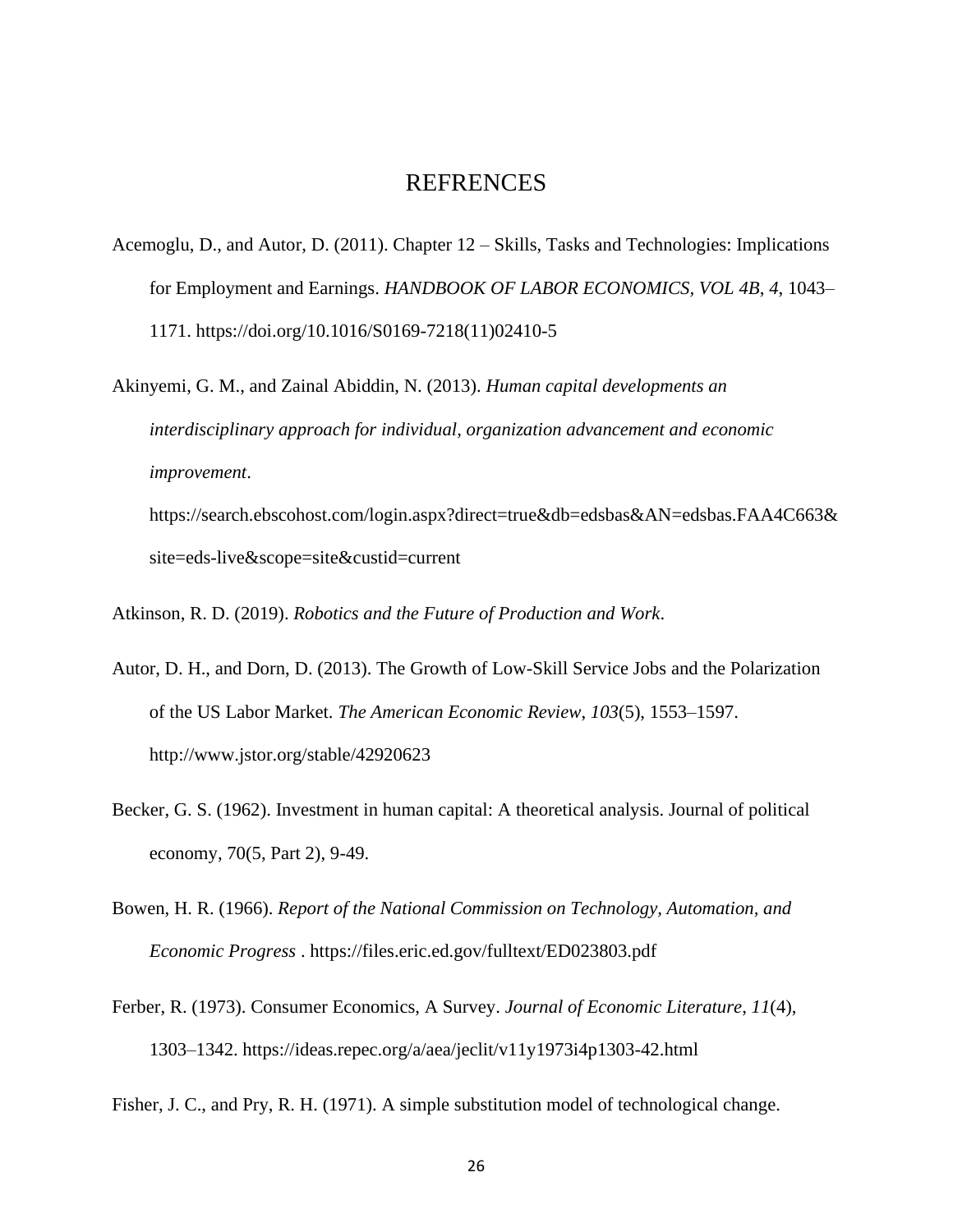*Technological Forecasting and Social Change*, *3*, 75–88.

- Friedman, M. (1943). The Spendings Tax as a Wartime Fiscal Measure. *The American Economic Review*, *33*(1), 50–62. http://www.jstor.org/stable/1811186
- Goldin, C. D., and Katz, L. F. (2008). *The Race Between Education and Technology*. Harvard University Press. https://search.ebscohost.com/login.aspx?direct=true&db=nlebk&AN=282588&site=edslive&scope=site&custid=current
- Goos, M., Manning, A., and Salomons, A. (1993). Explaining Job Polarization: Routine-Biased Technological Change and Offshoring. *American Economic Review*, *104*(8), 2509–2526. https://doi.org/10.1257/aer.104.8.2509
- Graetz, G., and Michaels, G. (2018). Robots at Work. *The Review of Economics and Statistics*, *c*(5), 753–768. https://doi.org/10.1162/rest\_a\_00754
- IFR. (2017). *The Impact of Robots on Productivity, Employment and Jobs*.
- IFR. (2020). *Sources and methods*. IFR. https://ifr.org/img/worldrobotics/WR\_Industrial\_Robots\_2020\_Chapter\_1.pdf
- Keynes, J. M. (1930). *Economic Possibilities for Our Grandchildren* (J. M. Keynes (Ed.); pp. 321–332).
- Knight, F. H. (1941). The Role of the Individual in the Economic World of the Future. *Journal of Political Economy*, *49*(6), 817–832. http://www.jstor.org/stable/1825328

Levine, J., Koshal, R., Koshal, M., and Lindley, J. (1988). The demand for higher education in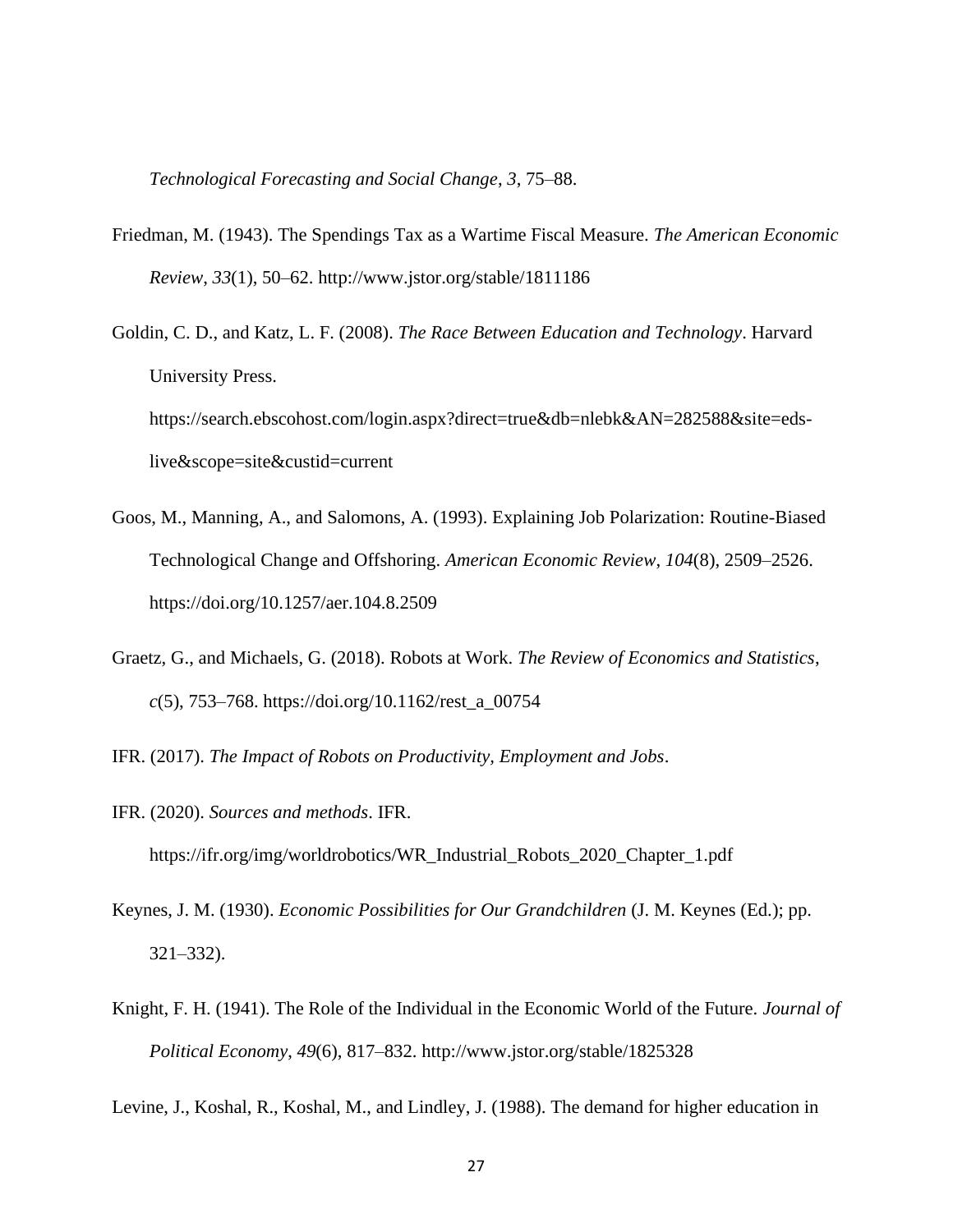three mid-atlantic states. *New York Economic Review*, *18*, 3–20.

- McKinsey and Company. (2019). *Future of work in America | McKinsey*. Report. https://www.mckinsey.com/featured-insights/future-of-work/the-future-of-work-in-americapeople-and-places-today-and-tomorrow
- Mokyr, J., Vickers, C., and Ziebarth, N. L. (2015). *The History of Technological Anxiety and the Future of Economic Growth: Is This Time Different? 29*(3), 31–50. https://doi.org/10.1257/jep.29.3.31
- OECD. (2018). *Job Creation and Local Economic Development 2018*. https://doi.org/https://doi.org/https://doi.org/10.1787/9789264305342-en
- Peters, M. A., Jandrić, P., and Means, A. J. (2019). *Education and technological unemployment*. Springer.
- Smith, A., and Stewart, D. (1963). *An Inquiry into the Nature and Causes of the Wealth of Nations* (Vol. 1). Wiley Online Library.
- Violante, G. L. (2008). Skill-biased technical change. *The New Palgrave Dictionary of Economics*, *2*.
- World Bank. (2019). *CHANGING NATURE OF WORK A World Bank Group Flagship Report WORLD DEVELOPMENT REPORT*.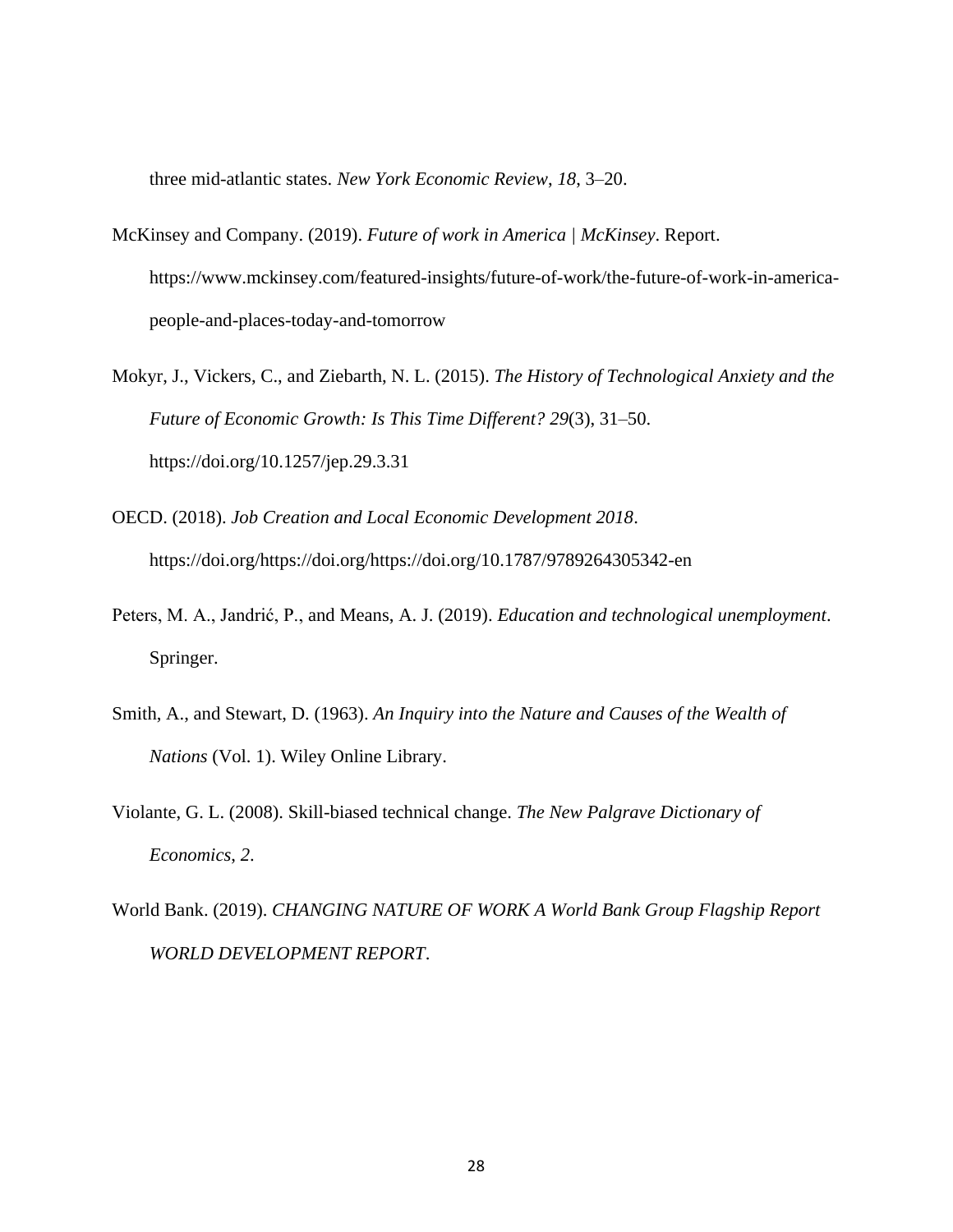| Variable                                   | Abbreviation | Definition                                                                                                                                            | Models        |
|--------------------------------------------|--------------|-------------------------------------------------------------------------------------------------------------------------------------------------------|---------------|
| School Enrollment <sup>a,f</sup>           | <b>ENR</b>   | The number of people enrolled in post-secondary education as a<br>percentage of the total population of their age group                               | <b>Both</b>   |
| Enrollment Participation Rate <sup>a</sup> | EPR          | The number of people enrolled in post-secondary education as a<br>percentage of the sum of high school graduates for 2016 and<br>three preceding year | U.S.          |
| Robots Per Workers <sup>b</sup>            | <b>RPW</b>   | The number of robots per $1,000$ workers (U.S.) and per $10,000$<br>workers (international)                                                           | <b>Both</b>   |
| Consolidated Tuition <sup>a</sup>          | <b>PRICE</b> | A weighted average of public and private tuition by state                                                                                             | U.S.          |
| <b>High School Graduates</b>               | <b>HS</b>    | Number of High School Graduates in 2015                                                                                                               | U.S.          |
| Personal Income <sup>c</sup>               | PI           | The personal income per capita                                                                                                                        | U.S.          |
| Job at Risk <sup>d</sup>                   | JAR          | The percent of occupations at risk of automation within a state                                                                                       | U.S.          |
| Unemployment Rate <sup>e,f</sup>           | <b>UNE</b>   | The proportion of the civilian labor force that is unemployed but<br>actively seeking employment                                                      | <b>B</b> oth  |
| National Income Per Capita <sup>f</sup>    | <b>NNI</b>   | Adjusted net national income per capita (current US\$)                                                                                                | International |
| Population <sup>g</sup>                    | POP          | The population size (scaled by 10,000 for estimation purposes)                                                                                        | U.S.          |

<span id="page-36-0"></span>Table 1: U.S. and International Variable Definitions and Data Sources

Source:

<sup>a</sup>U.S. Department of Education, National Center for Education Statistics, Integrated Postsecondary Education Data System (IPEDS)

b International Federation of Robotics, 2020

 $^{\rm c}$ Bureau of Economic Analysis, Per Capita Personal Income by State, 2016

d Smart Asset, Most Vulnerable to Automation, 2018

<sup>e</sup>Bureau of Labor Statistics, U.S. Department of Labor, The Economics Daily, U-3 and U-6 unemployment by state, 2015

<sup>f</sup>World Bank Organization, 2020

gU.S. Census, American Community Survey, 2015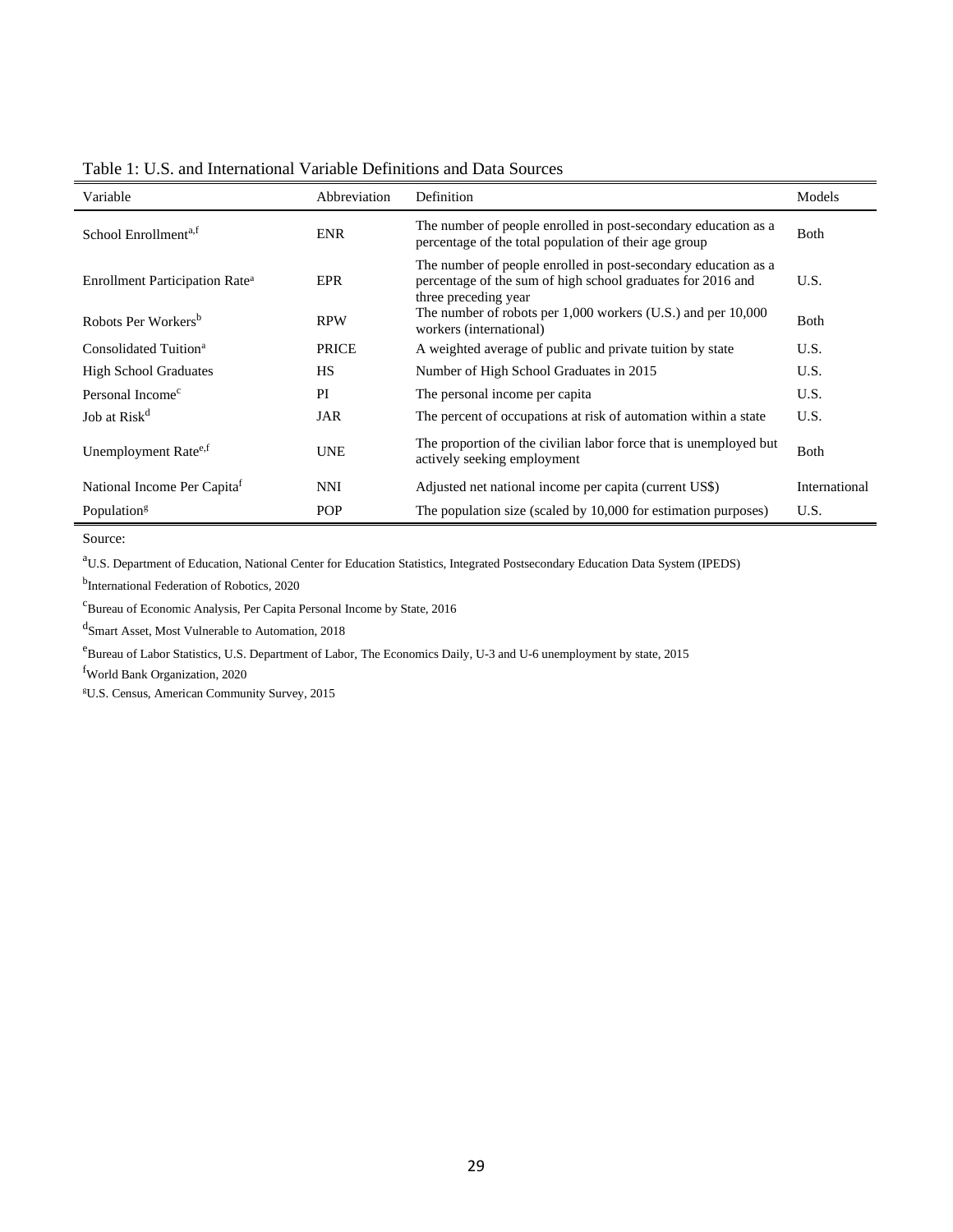| U. S. Data $(N = 50)$ |                                  |           |        |         |         |         |           |
|-----------------------|----------------------------------|-----------|--------|---------|---------|---------|-----------|
| Variable              | Mean                             | Std. dev. | Min.   | 25%     | Median  | 75%     | Max.      |
| <b>ENR</b>            | 41.106                           | 5.046     | 26.100 | 38.600  | 41.750  | 45.170  | 54.900    |
| EPR                   | 1.613                            | 0.301     | 0.910  | 1.403   | 1.580   | 1.740   | 2.410     |
| <b>RPW</b>            | 1.812                            | 1.617     | 0.140  | 0.740   | 1.470   | 2.007   | 7.360     |
| <b>PRICE</b>          | 25.500                           | 5.852     | 13.65  | 21.860  | 26.120  | 29.690  | 35.890    |
| <b>POP</b>            | 631.735                          | 707.934   | 57.967 | 185.590 | 451.130 | 691.550 | 3,842.146 |
| HS                    | 63.600                           | 75.973    | 5.550  | 18.420  | 40.480  | 67.950  | 422.830   |
| PI                    | 47.620                           | 7.377     | 35.020 | 42.600  | 46.420  | 52.280  | 68.300    |
| JAR                   | 0.533                            | 0.021     | 0.470  | 0.520   | 0.540   | 0.547   | 0.590     |
| U3                    | 5.080                            | 1.103     | 3.000  | 4.000   | 5.000   | 6.000   | 7.000     |
|                       | International Data ( $N = 328$ ) |           |        |         |         |         |           |
| <b>ENR</b>            | 60.643                           | 21.751    | 8.039  | 48.034  | 64.337  | 75.896  | 102.791   |
| <b>RPW</b>            | 0.746                            | 1.219     | 0.000  | 0.020   | 0.244   | 1.203   | 9.717     |
| <b>NNI</b>            | 20,633                           | 18,270    | 1,171  | 6,359   | 13,409  | 33,844  | 81,017    |
| <b>UNE</b>            | 8.337                            | 4.456     | 0.140  | 5.345   | 7.483   | 10.092  | 26.094    |

<span id="page-37-0"></span>Table 2: Summary Statistics on the Dependent and Independent Variables

Notes: Population size (POP) is scaled by 10,000 for estimation purposes.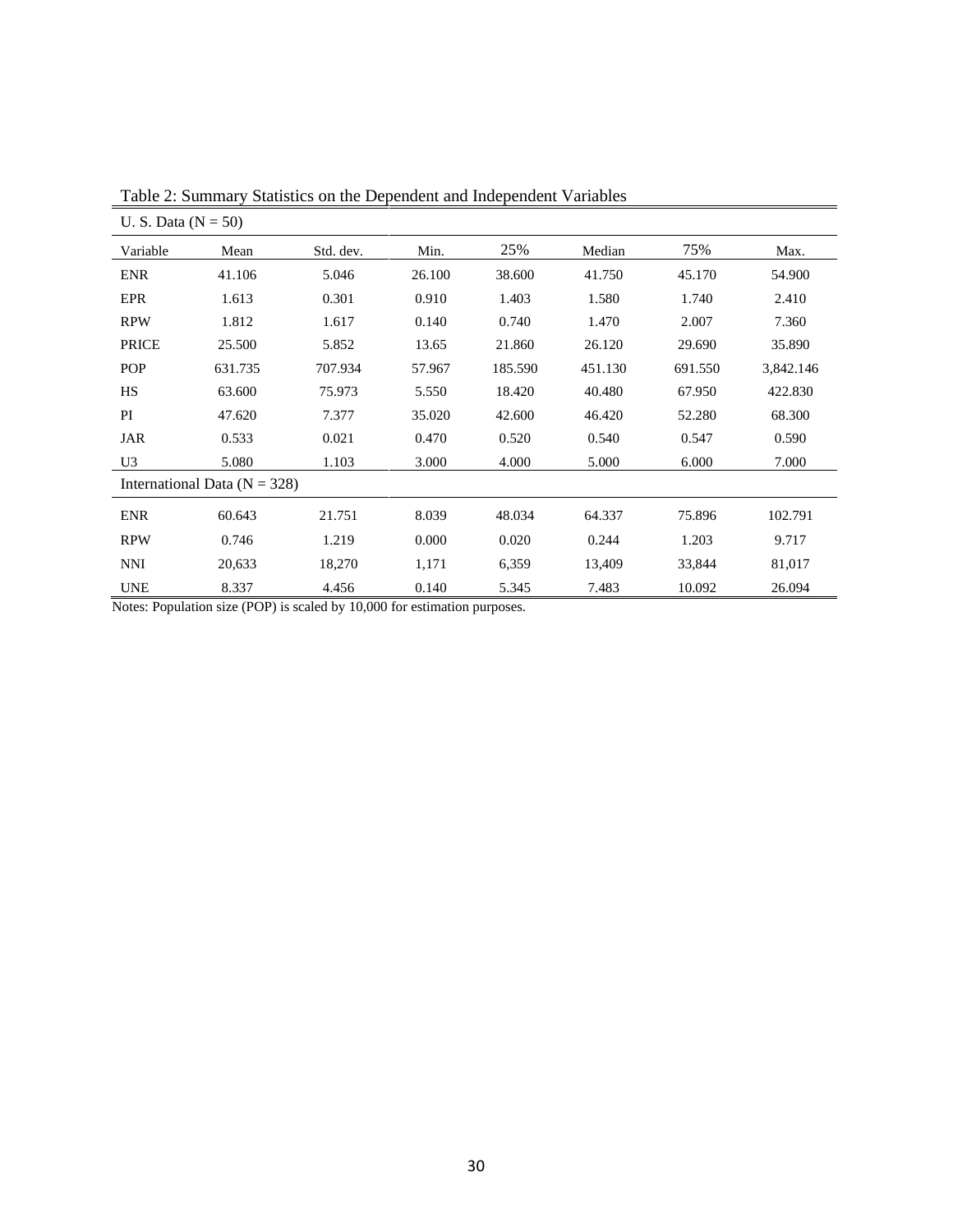|                | Enrollment (ENR) |             | <b>Enrollment Participation Rate (EPR)</b> |            |
|----------------|------------------|-------------|--------------------------------------------|------------|
|                | (1)              | (2)         | (3)                                        | (4)        |
| <b>RPW</b>     | 0.346            | $-0.120$    | $-0.041$                                   | $-0.047$   |
|                | (0.434)          | (0.360)     | (0.028)                                    | (0.033)    |
| <b>PRICE</b>   | 0.194            | $-0.037$    | $-0.001$                                   | $-0.006$   |
|                | (0.146)          | (0.112)     | (0.009)                                    | (0.010)    |
| PI             | 0.061            | $-0.115$    | $-0.019**$                                 | $-0.023**$ |
|                | (0.117)          | (0.099)     | (0.007)                                    | (0.009)    |
| <b>JAR</b>     | $-0.905**$       | $-0.770***$ | $-0.065$ ***                               | $-0.062**$ |
|                | (0.361)          | (0.270)     | (0.024)                                    | (0.025)    |
| <b>UNE</b>     | $-1.295**$       | $-0.705$    | $-0.095**$                                 | $-0.076*$  |
|                | (0.572)          | (0.452)     | (0.037)                                    | (0.042)    |
| POP            | 0.004            | $-0.001$    | < 0.001                                    | < 0.001    |
|                | (0.006)          | (0.005)     | (< 0.001)                                  | < 0.001    |
| HS             | $-0.043$         | 0.028       |                                            |            |
|                | (0.064)          | (0.051)     |                                            |            |
| Southeast      |                  | $2.668***$  |                                            | 0.003      |
|                |                  | (1.530)     |                                            | (0.138)    |
| Southwest      |                  | $-1.480$    |                                            | 0.027      |
|                |                  | (1.912)     |                                            | (0.178)    |
| Northeast      |                  | 9.413****   |                                            | 0.194      |
|                |                  | (1.521)     |                                            | (0.142)    |
| Midwest        |                  | 5.890****   |                                            | 0.133      |
|                |                  | (1.520)     |                                            | (0.144)    |
| Constant       | 88.160****       | 88.349****  | 6.658****                                  | $6.678***$ |
|                | (23.680)         | (17.757)    | (1.583)                                    | (1.685)    |
| $\mathbb{R}^2$ | 0.429            | 0.732       | 0.268                                      | 0.307      |
| Adjusted $R^2$ | 0.334            | 0.654       | 0.166                                      | 0.13       |

<span id="page-38-0"></span>Table 3: U.S. Model Estimation Results

Note: Standard errors are reported in parentheses. \*\*\*\*, \*\*\*, \*\*, and \* denote significance at the 0.1 percent, 1 percent, 5 percent, and 10 percent level, respectively.